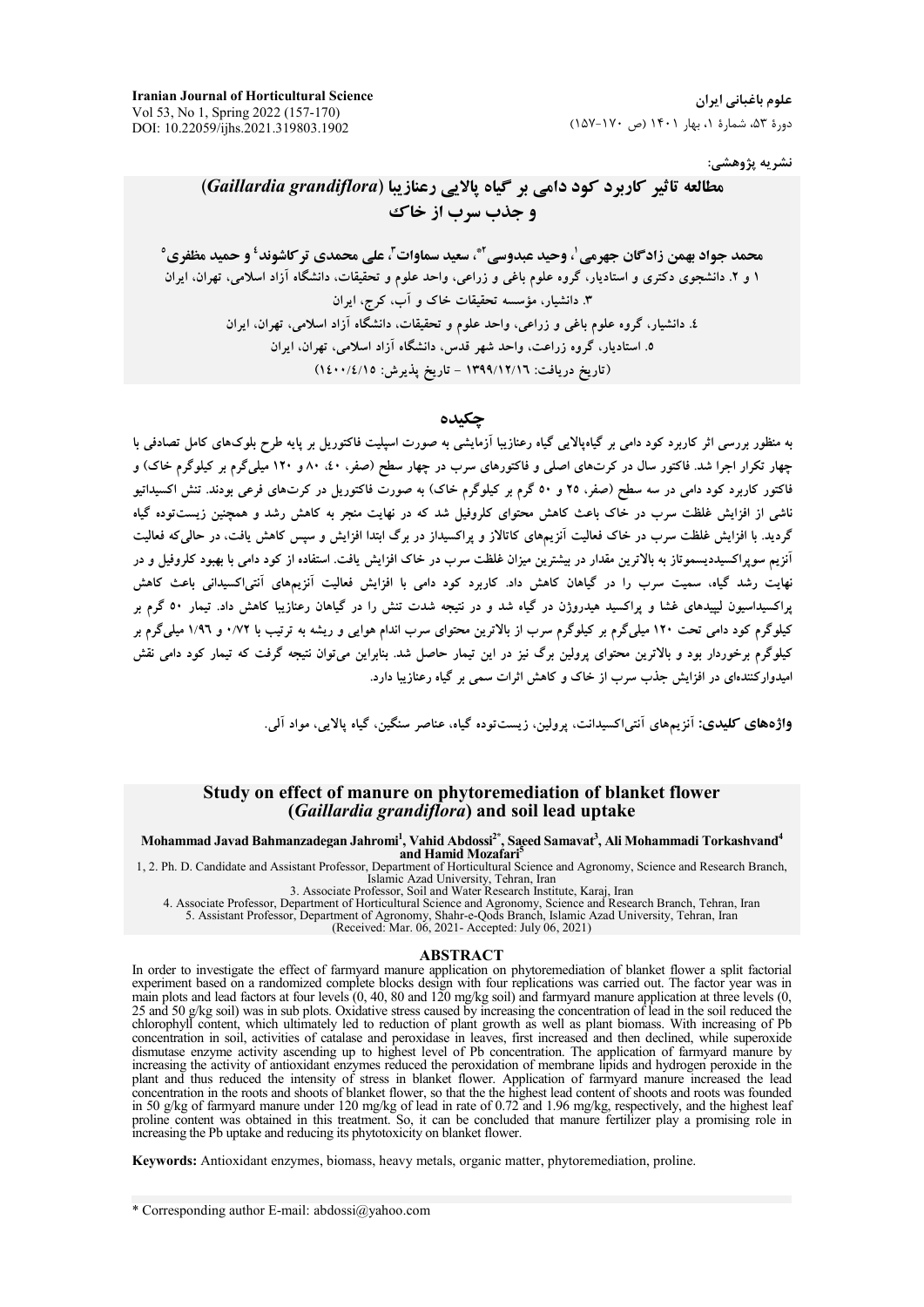(Yadav, 2010). سرب با واكنش با گروههاى سولفيدريل، فعاليت آنزيمها را در سطح سلولي مهار میکند. به نظر میرسد یکی از اثرات سمیت شیمیایی سرب، ایجاد تنش اکسیداتیو در قسمتهای در حال رشد گیاه به دلیل افزایش تولید گونههای اکسیژن واکنشپذیر Yadav, ) و در نتيجه تغيير تعادل سلولى است ( Yadav, 2010). تعدادي از گونههاي فعال اكسيژن، از جمله آنيون سوپراکسید (<sup>2-</sup>0)، اکسیژن تک<sub>ی</sub> (0<sub>2</sub><sup>1</sup>)، پراکسید هیدروژن (H2O2) و رادیکال هیدروکسیل (OH•) در طی متابولیسم اکسیداتیو طبیعی در ارگانیسمهای هوازی تولید میشوند، اما این ROSها میتوانند هنگامی که در مقادیر بیشتری تولید شوند، تهدید شدید باشند ( Dugar ROS (#+' B204)= !e), ( . & Bafna, 2013 شرايط عادي كند هستند، اما سرب توليد آنها را تسريع ^"= B!8+, .( Dugar & Bafna, 2013) 2\*% اکسیژن تولید شده باعث ایجاد اثرات مضر مختلفی در سلول های گیاهی مانند مهار فعالیت فتوسنتز، مهار تولید ATP، پراکسیداسیون لیپیدها، پروتئینها، اسیدهای آمینه و اسیدهای نوکلئیک م<sub>ی</sub>شود ( Alamri *et al*., 2018) که منجر به کاهش رشد و بهرهوری گیاهان میشود. برای غلبه بر اثرات سوء تنشهای غیرزیستی، گیاهان دارای سیستمهای دفاعی مختلفی مانند آنتی|کسیدانیهای آنزیمی و غیر آنزیمی هستند. سیستم آنتی اکسیدانی آنزیمی شامل سوپراکسید دیسموتاز (SOD)، كاتالاز (CAT)، آسكوربات پراكسيداز (APX)، پراکسیداز (POX) و آنتی اکسیدانهای غیر آنزیمی (گلوتاتیون، آسکوربات) است که به طور مداوم ROSهای مضر را از بین میبرند. همچنین برای مقابله با تنش سمزی ناشی از تنش غیر زنده، گیاهان اسمولیتهایی مانند ترهالوز، پليولها (گليسرول، اينوزيتولها، سوربیتولها و غیره)، اسیدهای آمینه (پرولین و گلیسین بتائین) را تجمع میدهند که وضعیت آب گیاه را به طور طبيعي حفظ مي كنند (Alamri *et al.*, 2018). پراکسیداسیون لیپیدها وابسته به تولید رادیکال سوپراکسید است و در نتیجه تخریب غشاهای زیستی مادهای به نام مالون دی آلدئید در سلولها افزایش می یابد. از طرفی اسید آمینه پرولین که از گلوتامات بوجود میآید نقشی کلیدی در تنظیم اسمزی، حفاظت آنزیمی،

#### هق*د*امه

مواد آلی به دلیل تأثیرات سازنده بر خصوصیات فیزیکی، شیمیایی و حاصلخیز خاک، به عنوان یکی از ارگانهای مهم حاصلخیزی خاک شناخته م<sub>ی</sub>شوند ( ,Yang *et al* 2018). كود دامي باعث افزايش خلل و فرج خاك و بهبود رشد و گسترش ریشه گیاه در خاک شده و باعث افزایش جذب و نگهداری آب و عناصر غذایی در گیاه میشود و بر اثر تامین عناصر ضروری از جمله نیتروژن موجب فزایش رشد و فتوسنتز گیاه میشود و در نتیجه عملکرد و ماده خشک گیاه افزایش می یابد ( Blaise et al., 2005). مقدار ماده آلی خاک در مناطق خشک و نیمه خشک که بیش از ۶۰ درصد زمینهای کشاورزی ایران را تشكيل دادهاند اغلب كمتر از يک درصد است Nowkandeh et al., 2018). به علاوه، جذب برخي از عناصر غذایی ضروری رشد گیاه در این مناطق به دلیل قلیایی بودن زیاد خاک مشکل است و باید کمبود آن از طریق مدیریت مناسب کودی و با استفاده از کودهای آلی جبران شود. با این حال، ویژگیهای شیمیایی خاک از جمله میزان آلودگی خاک میتواند مواد مغذی موجود در خاک ,ا تحت تأثير قرا<sub>ر</sub> دهد (Mojdehi *et al.*, 2020). میزان ورود فلزات سنگین به زنجیره غذایی به ویژگیهای خاک مانند pH، درصد رس و مواد آلی و همچنین میزان جذب به وسیله گیاهان بستگی دارد. در این میان، به نظر می رسد یافتن روش مناسب برای کاهش غلظت فلزات سنگین در خاک ضروری است، اگرچه در بسیاری از مناطق صنعتی، غلظت فلزات سنگین دائماً در حال افزایش است. قابل ذکر است که گیاهان اغلب میتوانند با افزايش فعاليت آنزيمهاي آنتي اكسيداني خود، سميت فلزات سنگین ,ا خنثی کنند، اما تأثیر همزمان فلزات سنگین یا غلظت زیاد آنها ممکن است بر مکانیسم مقاومت گیاه در برابر فلزات سنگین تأثیر بگذارد (. Bhaduri & Fulekar, 2012)

سرب یکی از آلایندههای سمی است که از طریق ریشه وارد گیاهان میشود و مکانیسم مورفولوژیکی، فیزیکی-بیوشیمیایی و مولکولی آنها را تغییر میدهد (Zouari *et al.*, 2018). سطح بالاي سرب همچنين باعث مهار فعالیتهای آنزیمی، عدم تعادل آب، تغییر در نفوذپذیری غشا و اختلال در تغذیه مواد معدنی میشود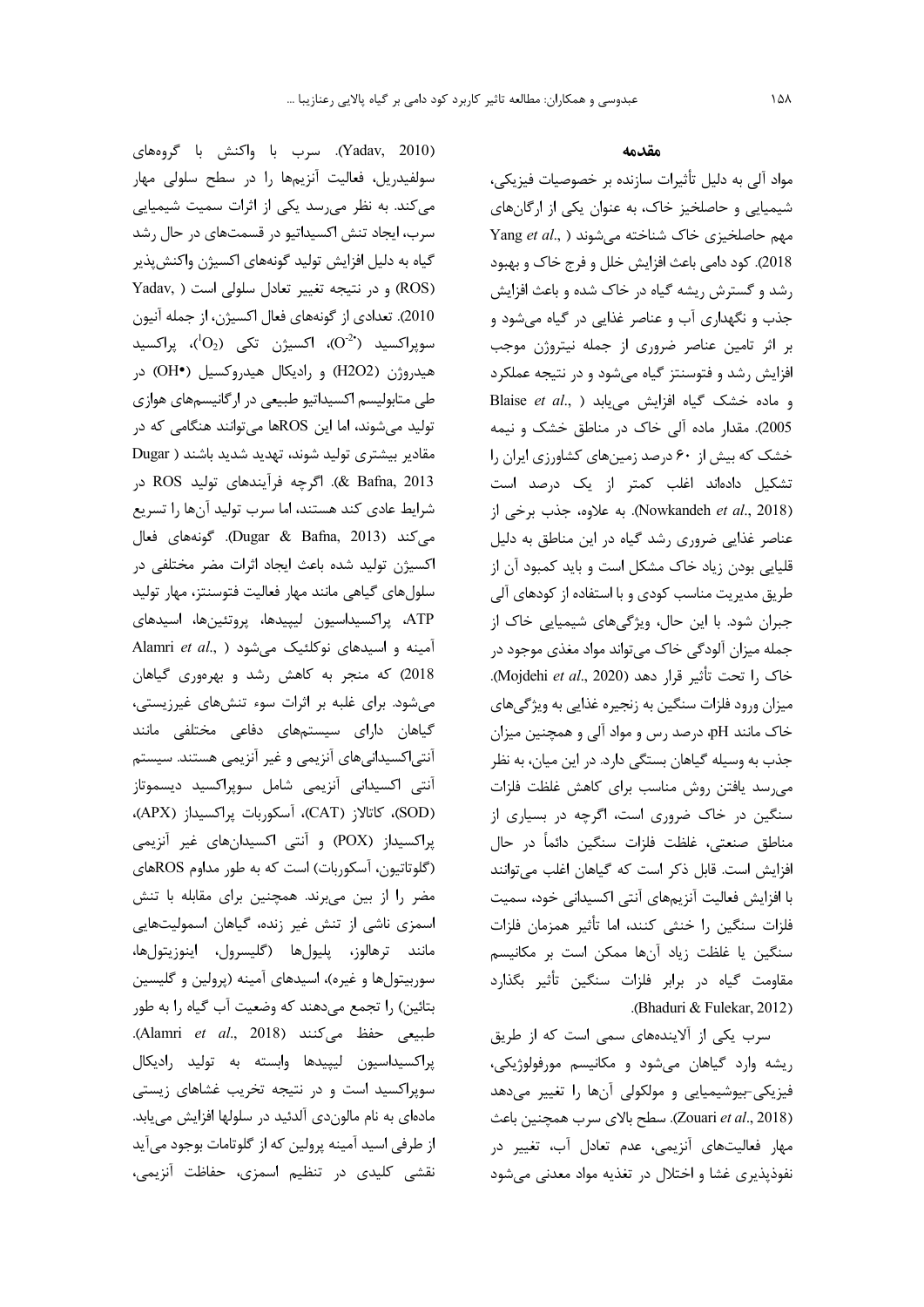یایداری و بقاء ماشین سنتز پروتئین، تنظیم اسیدیته سلول و جمعآوری رادیکالهای آزاد ایفا میکند (نسیم و دهیر، ۲۰۱۰). برخی از محققان بر این باورند که افزودن مواد آلی به عنوان اصلاح کننده خاک، یک روش معمول برای فراهمی فلزات سنگین در خاکهای آلوده است. آنها نشان دادند که اصلاح خاکهای آلوده با مواد آلی فراهمی زیستی و تحرک فلزات سنگین را افزایش می دهد (Pizzeghello et al., 2013; Chaab et al., 2016). در حالی که دیگران نشان دادند که مواد آلی توانایی اتصال فلز به یونها دارند و بنابراین میتوانند برای تثبیت فلزات سنكين استفاده شوند (Chaab et al., 2016). بنابراین، تأثیرات مواد آلی بر رفتار سرب در خاک و گیاه نیاز به بررسی بیشتری دارد.

كاشت گياهان زينتي كه داراي توانايي جذب و تجمع فلزات سنگین در اندامهای خود هستند، در مناطق آلوده به فلزات سنگین و انتقال آنها به مناطق دیگر پس از برداشت می تواند به مرور زمان سبب کاهش مقدار این فلزات در خاک شده و سبب پاکسازی محلهای آلوده از اين فلزات گردد (Riaz et al., 2010). ,عنازيبا (Gaillardia grandiflora) یکی از زیباترین گیاهان زینتی از خانواده Asteraceae به شمار میآید و بومی مرکز و غرب آمریکا است. اکنون کشت آن به دلیل شباهت به گل داوودی و امکان کشت در تمام سال در حال گسترش است. رعنازيبا داراي ارقام متنوعي است كه بسیاری از ارقام آن برای مصارف زینتی پرورش داده شدهاند (Gadagi et al., 2004). در حال حاضر تصفيه خاک توسط گیاهان به یک فناوری موثر و مقرون به صرفه تبدیل شده است که برای استخراج یا حذف فلزات غیرفعال و آلایندههای فلزی از خاک آلوده استفاده می شود (Tangahu et al., 2011).

از این رو هدف از این مطالعه بررسی توانایی پالایش فلز سنگین سرب توسط گیاه رعنازیبا تحت کاربرد کود دامی در شرایط کشت گلدانی و بررسی خصوصیات فیزیولوژیکی و بیوشیمیایی این گیاه تحت این شرایط مے باشد.

#### مواد و روشها

بهمنظور بررسی توانایی گیاه رعنازیبا در گیاه پالایی

سرب از خاک، آزمایشی در گلخانه تحقیقاتی دانشکده کشاورزی دانشگاه جهرم طی دو فصل رشد ۱۳۹۸ و ۱۳۹۹ صورت گرفت. آزمایش در قالب طرح اسپلیت فاکتوریل بر پایه طرح بلوکهای کامل تصادفی با چهار تکرار اجرا شد که در هر سال ۴۸ گلدان برای انجام آزمایش مورد بررسی قرار گرفتند. تیمارهای آزمایشی شامل فاکتور سال در کرتهای اصلی و فاکتورهای سرب در چهار سطح (صفر، ۴۰، ۸۰ و ۱۲۰ میلیگرم بر کیلوگرم خاک) و فاکتور کاربرد کود دامی در سه سطح (صفر، ٢۵ و ۵۰ گرم بر کیلوگرم خاک) به صورت فاکتوریل در کرتهای فرعی بودند. لازم به ذکر است مقادیر محاسبه شده نمک فلز سرب بهصورت نیترات سرب، قبل از اجرای آزمایش بهصورت محلول و با استفاده از اسپری به خاک اضافه و با خاک مخلوط شد. برای برقراری تعادل به خاک به مدت سه هفته استراحت داده شد و در معرض تناوبهای تر و خشکشدن قرار گرفتند تا حد ممکن واکنشهای بین آلودگی و خاک رخ دهد و شرایط آلودگی به وضعیت طبیعی نزدیکتر شود، سپس داخل گلدانهای یلاستیکی ۲ کیلوگرمی انتقال یافتند و قلمههای ریشهدارشده رعنازیبا در اواسط اردیبهشتماه در آنها کاشته شدند. تیمارهای کود دامی از منبع کود گوسفندی قبل از کاشت با خاک مخلوط شدند. قبل از اجرای آزمایش، نمونه خاک و کود دامی جهت آنالیز برخی صفات فیزیکی و بیوشیمیایی به آزمایشگاه خاک ارسال شدند و در جدول ۱ نشان داده شدند. رطوبت خاک گلدانها در تمام تیمارها در طول دوره رشد در محدوده ظرفیت زراعی مزرعه نگه داشته شدند.

> اندازهگیری صفات محتواي كلروفيل و كاروتنوئيد

برای سنجش محتوای کلروفیل کل از روش Arnon (1996) استفاده شد. استخراج کلروفیل از برگ بالغ با كمك استون ٨٠ درصد انجام شد. انجام محاسبات طبق مقاله .Ghaffari et al (2019) صورت گرفت. همچنین Gross et al. محتوای کارتنوئید براساس روش ییشنهادی (1991) اندازہ گیری شد.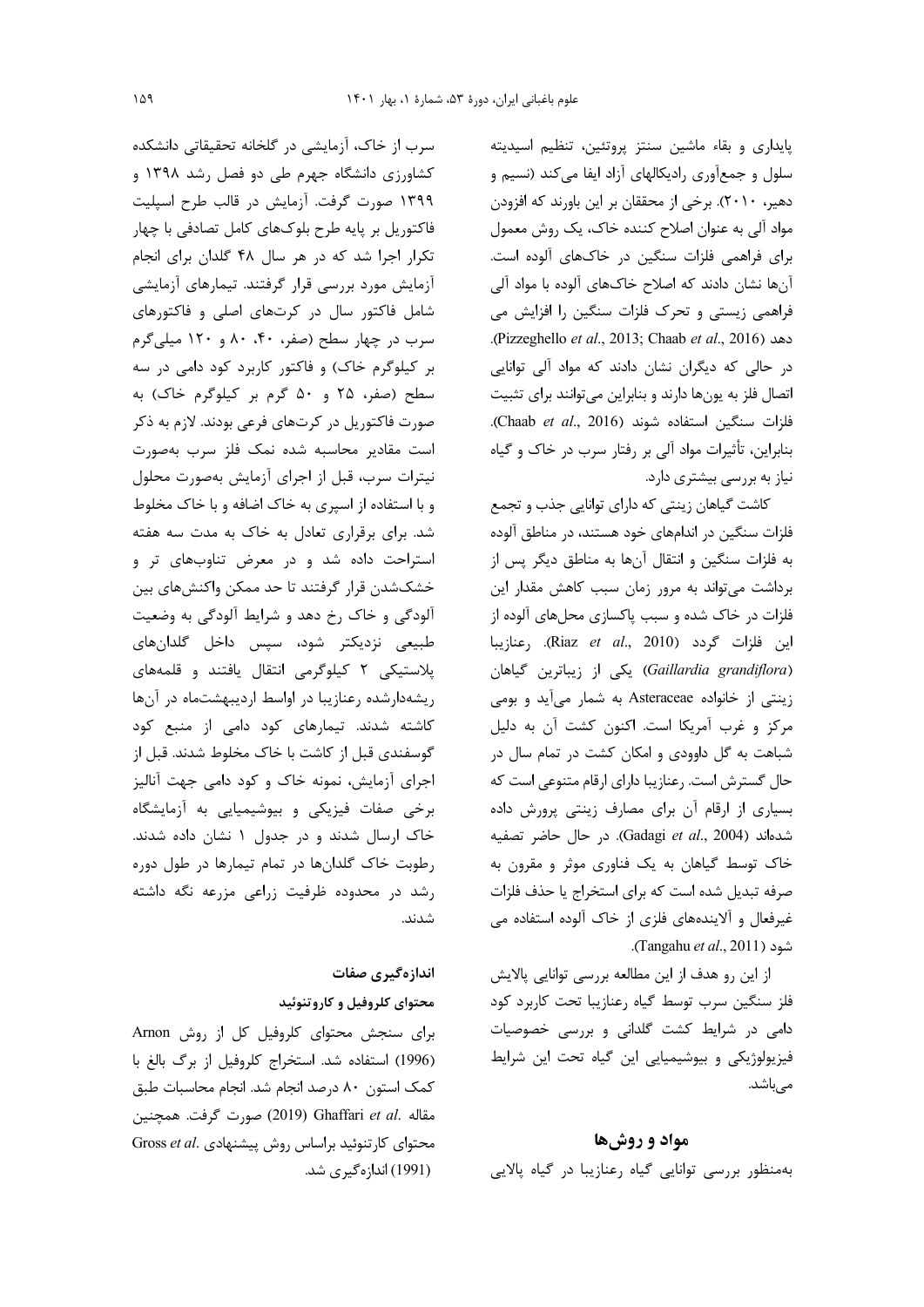| دامی مورد استفاده در مطالعه.                  |
|-----------------------------------------------|
| ile 1. Some nhysical and hiochemical properti |

Table 1. Some physical and biochemical properties of soil and farmyard manure used in the study.

| Soil Texture                         | Soil         | Manure     |
|--------------------------------------|--------------|------------|
|                                      | (Sandy loam) | fertilizer |
| Total N $(%)$                        | 0.031        | 1.69       |
| exchangeable $P$ (mg $kg^{-1}$ )     | 12.5         | 170        |
| exchangeable K $(mg kg^{-1})$        | 195          | 3812       |
| Fe $(mg kg^{-1})$                    | 2.05         | 5.73       |
| $Mn$ (mg kg <sup>-1</sup> )          | 3.30         | 3.67       |
| $Zn$ (mg $kg^{-1}$ )                 | 1.16         | 9.5        |
| Pb $(mg kg^{-1})$                    | $BD^*$       | 3.04       |
| Organic carbon $(\%)$                | 0.28         | 25         |
| рH                                   | 7.6          | 7.8        |
| Electrical conductivity $(dSm^{-1})$ | 0.9          | 2          |

\* قابل اندازهگیری به وسیله دستگاه جذب اتمی نبود. \*It could not be measured by an atomic absorption spectrometer.

محتواي پرولين

برای اندازهگیری محتوای پرولین برگ از روش Bates et .al (1973) استفاده شد. نمونه برگ (٢٠٠ ميلي گرم) کوبیده و سپس ١٠ میلی لیتر سولفوسالسیلیک اسید ٣ درصد به آن اضافه شد و از کاغذ صافی عبور داده شد. محلول رويي (٢ ميليليتر) به ٢ ميليليتر ناين هيدرين و ۲ میلی لیتر اسید گلاسیال استیک اضافه شد. محتوی حاصل بهم خورده و در حمام آب جوش در دمای ١٠٠ درجه سانتی گراد به مدت یک ساعت گذاشته شدند. سپس لولههای محتوی محلول در یخ قرار داده شدند، بعد به آنها ۴ میلیلیتر تولوئن اضافه شد و به مدت ۲۰-۱۵ ثانیه بهم زده شدند. نمونههای حاصل در طول موج ۵۲۰ نانومتر با کمک دستگاه اسپکتروفتومتر قرائت شدند.

تعيين پراكسيداسيون ليپيدهاي غشا (MDA) براساس روش Sresty (2000) Madhava & Sresty و با استفاده از اندازهگیری مالوندیآلدئید به عنوان فرآوردهنهايي پراكسيداسيون ليپيدي غشا انجام گرفت. نمونه تر گیاهی (۰/۵ گرم) در ۵ میلی لیتر محلول تری كلرواستيك اسيد (TCA) ۰/۵ درصد درون هاون ساییده شد. عصاره در سانتریفوژ با ۳۶۰۰ دور در دقيقه به مدت ١٠ دقيقه قرار گرفت. سپس ٢ TCA میلی لیتر از محلول رویی به ۲ میلی لیتر محلول ۲۰ درصد حاوی ۰/۶۷ درصد تیوباربیتوریک اسید (TBA) اضافه شد و مخلوط بهدست آمده به مدت ۲۰ دقیقه در دمای ۹۵ درجه سانتی گراد در حمام آب گرم

قرار گرفت و بعد از آن بلافاصله لولهها در حمام آب یخ، سرد شدند. در نهایت میزان مالوندیآلدئید با اندازهگیری جذب در طول موجهای ۵۳۲ و ۶۰۰ نانومتر با دستگاه اسپکتروفتومتر محاسبه شد.

سنجش پراکسید هیدروژن ( $\rm{H}_{2}\rm{O}_{2}$ )

سنجش پراکسید هیدروژن با استفاده از روش }) Z= .Z=), kT8 Velikova *et al*., (2000) (۵۰۰ میلیگرم) در حمام یخ با ۳ میلی لیتر تری کلرواستیک اسید ۰/۱ مولار سائیده شد. عصاره در سانتریفوژ با ۱۰۰۰۰ دور در دقیقه برای ۱۵ دقیقه در ۴ درجه سانتی گراد قرار گرفت. سپس ۰/۵ میلی لیتر از محلول بالايي به ۰/۵ ميلي ليتر بافر فسفات يتاسيم ١٠ میلیمولار (pH=7) و ۱ میلی لیتر یدور پتاسیم ۱ مولار اضافه شد و جذب در طول موج ۳۹۰ نانومتر با دستگاه اسپکتوفتومتر خوانده شد.

#### تهيه عصاره آنزيم*ي*

برای تهیه عصاره آنزیمی، بافت تر (١٠٠ میلیگرم) سائیده شد و سه میلی لیتر بافر فسفات سدیم ۵۰ میلی مولار (اتیلن دی آمین تترا استیک اسید (EDTA) یک میلی مولار، فنیل متان سولفونیل فلورید (PMSF) یک میلی مولار و پلی وینیل پیرولیدون (PVP) یک درصد) اضافه شد. عصاره حاصل به مدت ۳۰ دقیقه در سانتریفوژ با ۱۴۰۰۰ دور در دقیقه قرار گرفت. از محلول رویی برای سنجش فعالیت آنزیمها استفاده .( Nakano & Asada, 1981) 0),

فعاليت آنزيم كاتالاز (CAT)(EC 1.11.1.6)

سنجش فعاليت آنزيم كاتالاز با استفاده از محاسبه  $H_2O_2$  كاهش جذب  $H_2O_2$  و با روش Aebi (1984) انجام گرفت. میزان  $\rm H_2O_2$  موجود در مخلوط واکنش پس از یک دقیقه در طول موج ۲۴۰ نانومتر با دستگاه اسپكتوفتومتر محاسبه شد.

# فعاليت آنزيم پراكسيداز (POX)(EC 1.11.1.7)

سنجش فعاليت آنزيم پراكسيداز با استفاده از گاياكل صورت گرفت. میزان جذب تتراگایاکول (حاصل از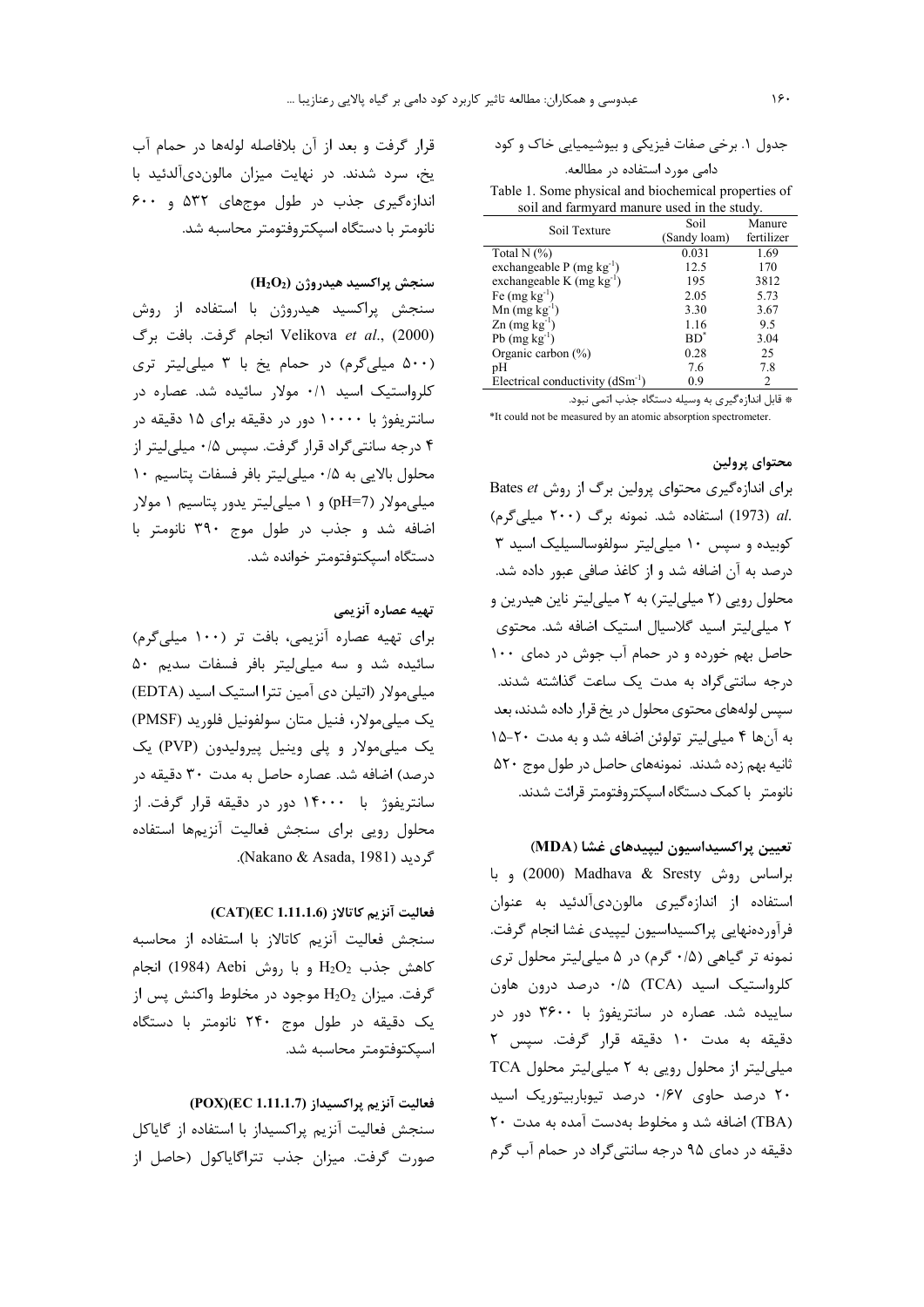اکسید شدن گایاکول) در طول موج ۴۷۰ نانومتر با دستگاه اسپکتروفتومتر در لحظه شروع واکنش پس از اضافه نمودن عصاره أنزيمي و پس از يک دقيقه خوانده شد (Herzog & Fahimi 1973).

# فعاليت آنزيم سوپراكسيدديسموتاز (EC 1.15.1.1)  $(SOD)$

سنجش فعاليت سوپراكسيدديسموتاز با روش بەدنبال مهار كاهش (1979) Minami & Yoshikawa فتوشیمیایی ناشی از تترازولیوم نیتروبلو (NBT) تعيين شد. مخلوط واكنش شامل ۴۰ ميلي مولار بافر فسفات پتاسيم (1.8 pH)، ١٠ ميلي مولار متيونين، ٣٣ میلیمولار NBT، ۳/۳ میلیمولار ریبوفلاوین، ۱۶۶۰ میلی مولار EDTA و ۰/۰/۱۷٪ عصاره آنزیمی در یک حجم نهایی ۳ میلی لیتری بود. مخلوط واکنش به مدت ٣٠ دقيقه در زير لامپ فلورسنت در دمای ٢٨ درجه سانتی گراد انکوبه شد و میزان جذب در طول موج ۵۶۰ نانومتر با دستگاه اسپکتوفتومتر اندازهگیری شد.

پس از برداشت بوتهها (اواسط شهریور ماه)، بخشهای هوایی و ریشهها تفکیک شدند و بلافاصله وزن تازه بركها (FW) با ترازوي ديجيتال اندازهگيري شد و پس از آن جهت زدودن هرگونه آلودگی با آب مقطر شسته شدند. نمونهها به مدت ۷۲ ساعت در دمای ۶۵ درجه سانتیگراد درون آون خشک شدند و سپس توسط ترازوی دیجیتالی وزن شدند. به منظور تعیین محتوای سرب، نمونههای خشک (اندام هوایی و ریشه) پودر شدند. سپس نمونههای پودر شدهی اندام-های هوایی و ریشه (۰/۱ گرم) به مدت سه ساعت در کورهای با دمای ۲۵۰ درجه سانتیگراد قرار گرفتند و سپس با ۱۰ میلی لیتر HNO3 یک مولار هضم شدند. محلولهای حاصل پس از عبور از کاغذ صافی با آب مقطر به حجم ۲۵ میلی لیتر رسانده شدند و سیس محتواى سرب نمونهها توسط دستگاه جذب اتمى قرائت شدند وبرحسب میلیگرم بر کیلوگرم بیان شدند (Bankaji et al., 2015). خاک برداشت شده از گلدانها نیز در پایان آزمایش به سرعت در هوا خشک شدند و جهت تعیین محتوای سرب خاک پس از

کوبیدن از الک ۲ میلی متری عبور داده شدند. بدین منظور ۱۰ گرم از نمونههای خاک در ظروف مخصوص با ٢٠ ميلي ليتر از محلول DTPA-TEA تركيب وبه مدت دو ساعت با دستگاه شیکر دورانی (با ۱۴۵ دور در دقیقه) به هم زده شدند. پس از سانتریفیوژ، نمونهها از كاغذ صافى واتمن (شماره ۴۲) عبور داده شدند. سپس فلز موجود در عصارهها به وسیله دستگاه جذب اتمی اندازەگىرى شدند (Lindsay & Norvell, 1978).

## نتايج و بحث

محتوای کلروفیل و کارتنوئید و پرولین برگ

نتایج تجزیه واریانس محتوای کلروفیل و پرولین برگ به طور معنىدارى تحت تاثير تيمارهاى آزمايشى سرب و کود دامی قرار گرفتند و تنها محتوای پرولین تحت تاثیر برهمکنش دوگانه سرب × کود دامی قرار گرفت (جدول ٢). مقايسه ميانگين محتواي كلروفيل نشان داد با افزایش غلظت سرب، محتوای کلروفیل گیاه رعنازیبا کاهش یافت و تیمار ۱۲۰ میلیگرم بر کیلوگرم سرب کاهش ۶۱ درصدی نسبت به تیمار عدم سرب نشان داد. در حالیکه، کاربرد کود دامی باعث افزایش محتوای کلروفیل شد و کاربرد ۲۵ و ۵۰ گرم بر کیلوگرم کود دامی به ترتیب افزایش ١٠ و ٢٢ درصدی نسبت به تیمار عدم کود دامی داشتند (جدول ٣). از سوى ديگر، با افزايش تيمارهاى تنش سرب و کاربرد کود دامی محتوای پرولین برگ افزایش یافت. مقایسه میانگین بر همکنش سرب× کود دامی نشان داد بیشترین محتوای پرولین مربوط به کاربرد ۵۰ گرم بر کیلوگرم کود دامی تحت تیمار تنش ۱۲۰ میلیگرم بر کیلوگرم سرب (۷/۷۳ میکرومول بر گرم) بود که افزایش ۹۴ درصدی نسبت به تیمار شاهد (عدم سرب و عدم کاربرد کود دامی) نشان داد و كمترين محتواي پرولين نيز مربوط به تيمار شاهد (۳/۹۸ میکرومول بر گرم) بود (شکل ۱).

رنگدانههای کلروپلاست اجزای اصلی فتوسنتز هستند و مسئول تولید زیست توده در گیاهان هستند. با این حال، گیاهان تحت شرایط سرب بیوسنتز کلروفیل کل را کاهش داده و تخریب کلروفیل را افزایش می دهند (جدول ۲).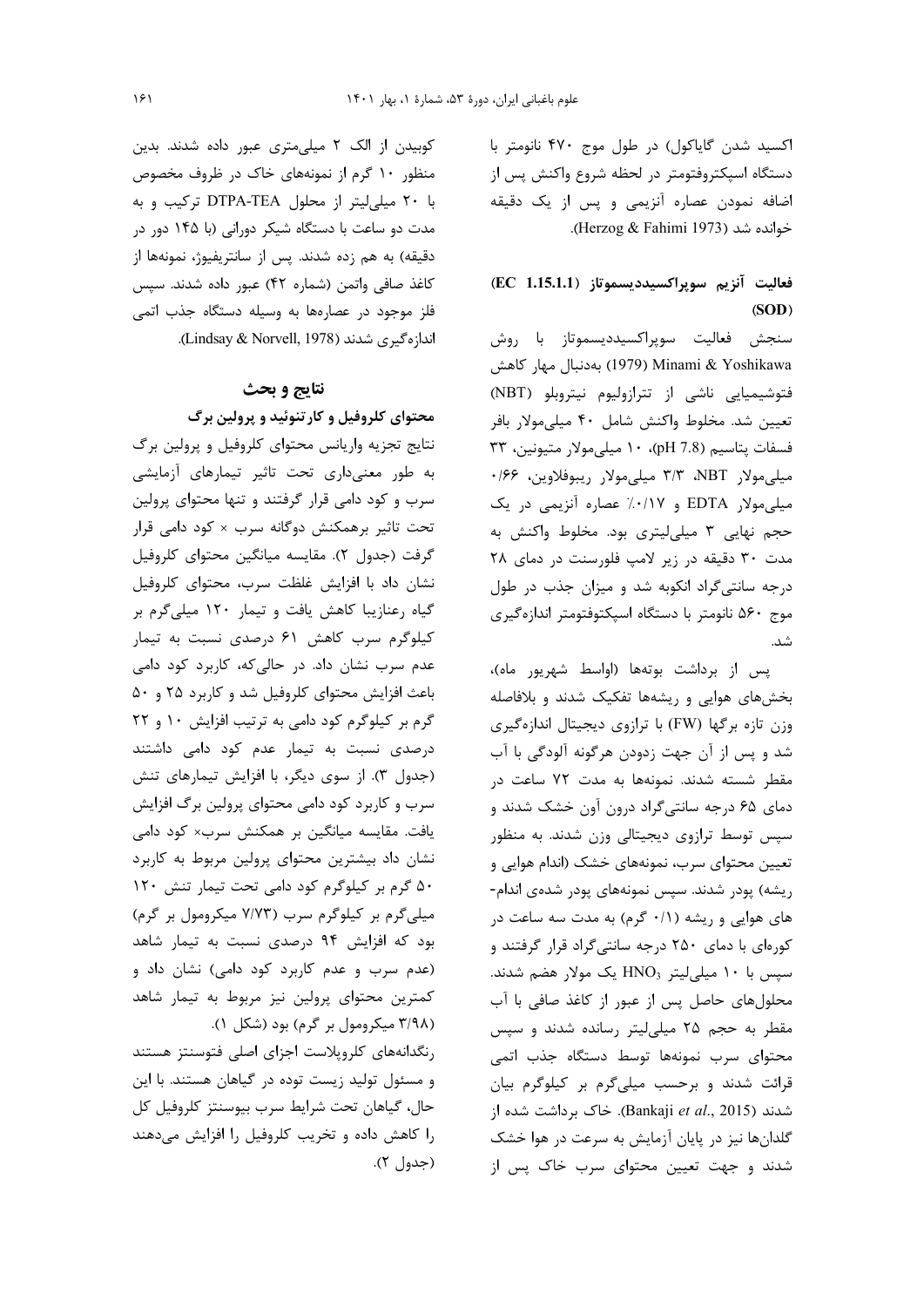## جدول ۲. نتايج تجزيه واريانس اثر تنش سرب و كود دامي بر برخي صفات فيزيولوژيكي و بيوشيميايي رعنازيبا در سالهای ۱۳۹۸ و ۱۳۹۹.

Table 2. Results of variance analysis effect of lead stress (Pb) and farmyard manure (FYM) on some physiological and biochemical traits of gaillardia during 2019 and 2020.

|                          |     |                |              |                 | Mean of squares      |              |                |                         |
|--------------------------|-----|----------------|--------------|-----------------|----------------------|--------------|----------------|-------------------------|
| Source of variation      | d.f | chlorophyll    | proline      | Malondialdehyde | Hydrogen<br>peroxide | Catalase     | Peroxidase     | Superoxide<br>dismutase |
| Year $(Y)$               |     | 0.0001<br>ns   | ns<br>0.005  | 15.87<br>ns     | ns<br>0.0001         | ns<br>0.0004 | ns<br>0.00001  | 15.18<br>ns             |
| Y(R)                     |     | 0.0006         | 0.035        | 0.16            | 5.14                 | 0.002        | 0.0002         | 5.04                    |
| Pb                       |     | ***<br>0.532   | ***<br>24.35 | ***<br>189.33   | ***<br>267.89        | 零零零<br>0.388 | ***<br>0.0834  | ***<br>753.76           |
| $Y \times Pb$            |     | ns<br>0.0008   | ns<br>0.030  | ns<br>2.94      | ns<br>0.71           | ns<br>0.0001 | ns<br>0.00001  | 2.86<br>ns              |
| <b>FYM</b>               | ◠   | $***$<br>0.048 | 学生<br>5.91   | 学学学<br>32.04    | 学学等<br>90.34         | 零零零<br>0.017 | 零零零<br>0.0046  | 学家学<br>455.10           |
| $Y \times FYM$           | 2   | ns<br>0.0001   | ns<br>0.005  | ns<br>0.0001    | ns<br>0.0001         | ns<br>0.0001 | ns<br>0.00001  | 0.003<br>ns             |
| $Pb \times FYM$          | 6   | ns<br>0.001    | 事業<br>2.38   | ns<br>3.60      | 10.19                | 0.001<br>ns  | 0.0003         | 420.93                  |
| $Y \times Pb \times FYM$ | 6   | ns<br>0.0003   | ns<br>0.011  | ns<br>1.18      | ns<br>2.82           | ns<br>0.0003 | ns.<br>0.00001 | ns<br>1.10              |
| Error                    | 66  | 0.001          | 0.022        | 1.84            | 2.99                 | 0.001        | 0.0001         | 33.50                   |
| C.V(%)                   | ۰   | 5.63           | 2.56         | 3.52            | 6.40                 | 4.43         | 8.19           | 6.89                    |

as \* ، \*\* و \*\*\* به ترتيب نبود تفاوت معنىدار و تفاوت معنىدار در سطح احتمال پنج، يک و يک دهم درصد.

ns, \*, \*\*, \*\*\*: Non-significantly difference and significantly difference at 5, 1 and 0.001% of probability levle, respectively.

جدول ٣. مقايسه ميانگين اثر تنش سرب و كود دامى بر محتواى كلروفيل، مالوندى آلدئيد و كاتالاز رعنازيبا د, سال های ۱۳۹۸ و ۱۳۹۹.

| Table 3. Mean comparison effect of lead stress (Pb) and farmyard manure (M) on chlorophyll content, |
|-----------------------------------------------------------------------------------------------------|
| malondialdehyde and catalase of gaillardia during 2019 and 2020.                                    |

|                                 |                     | $m$ and $m$ and $m$ and $m$ and $n$ and $m$ and $m$ and $m$ and $m$ |                     |  |
|---------------------------------|---------------------|---------------------------------------------------------------------|---------------------|--|
| Treatments                      | Chlorophyll content | Malondialdehyde (nmol $g^{-1}$                                      | Catalase            |  |
|                                 | $(mg g^{-1} F W)$   | FW)                                                                 | (Units $g^{-1}$ FW) |  |
| Pb levels $(mg kg^{-1})$        |                     |                                                                     |                     |  |
|                                 | $0.76^{\circ}$      | 24.27 <sup>d</sup>                                                  | $0.44^d$            |  |
| 40                              | 0.70 <sup>b</sup>   | $33.94^{\circ}$                                                     | $0.52^{\circ}$      |  |
| 80                              | 0.47 <sup>c</sup>   | $42.44^{b}$                                                         | $0.84^{\circ}$      |  |
| 120                             | 0.30 <sup>d</sup>   | $53.83^a$                                                           | $0.67^{\rm b}$      |  |
| Farmyard manure $(g \ kg^{-1})$ |                     |                                                                     |                     |  |
|                                 | 0.50 <sup>c</sup>   | 39.79 <sup>a</sup>                                                  | $0.58^{\circ}$      |  |
| 25                              | $0.55^{b}$          | $39.02^a$                                                           | $0.62^{b}$          |  |
| 50                              | $0.61^{\circ}$      | $37.05^{\rm b}$                                                     | $0.65^{\rm a}$      |  |

در هر ستون میانگینهایی با حداقل یک حرف مشترک، در سطح احتمال پنج درصد تفاوت معنیداری ندارند. In each column means followed by at least a common letter, are not significantly difference at 5% probability level.





كلروپلاست ناشى از ROS (Hadi, 2015)، يا به دليل عدم تعادل در تامین مواد مغذی مانند منیزیم و آهن باشد (Alamri *et al.*, 2018). گزارش شده است که

كاهش كلروفيل كل در گياهان در معرض سرب ممكن است به دليل تخريب كلروفيل با افزايش فعالیت کلروفیلاز، اختلال در حجم استرومای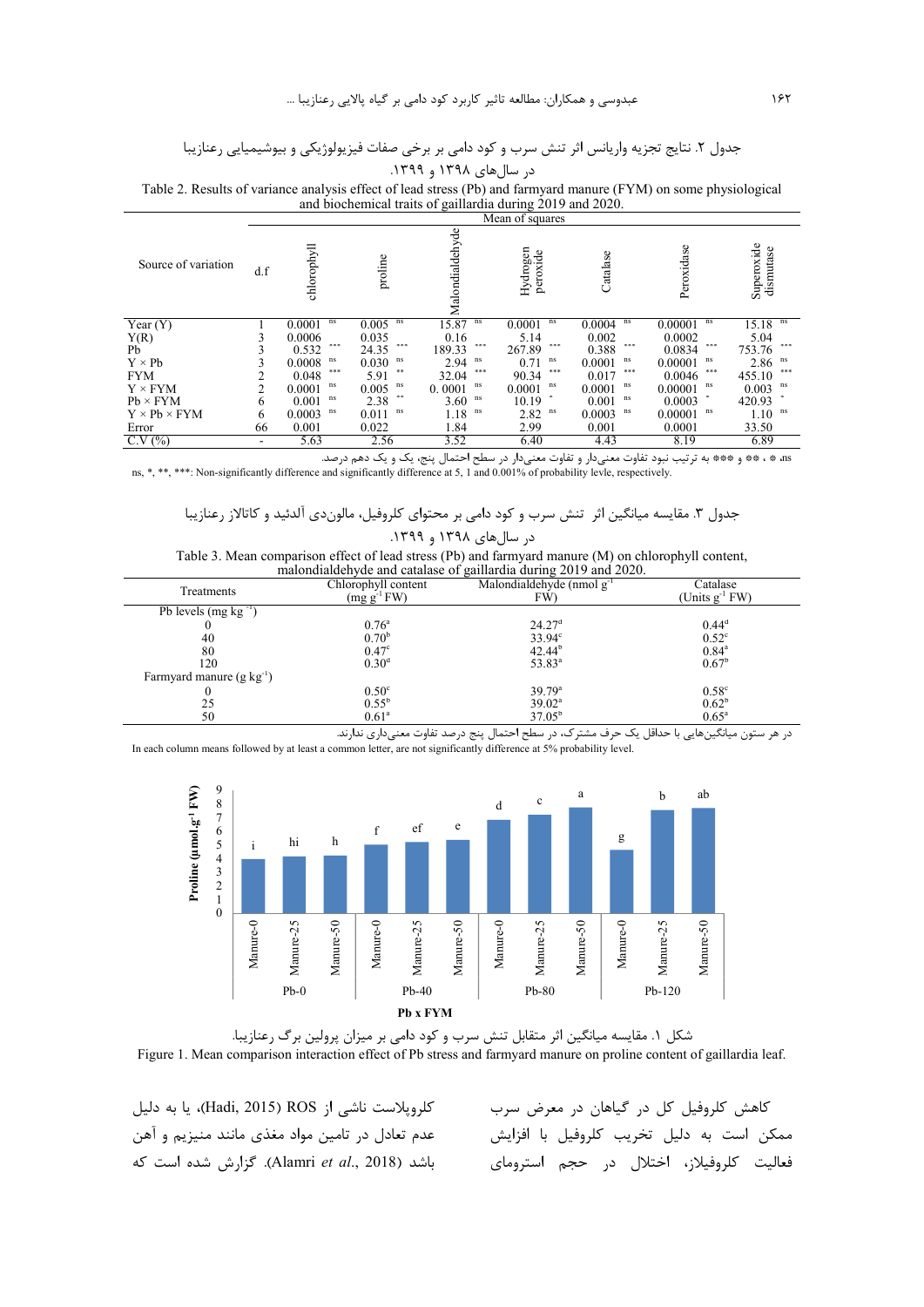جدول ٣ نشان مى دهد با افزايش سطوح تنش سرب، غلظت مالون دى آلدئيد افزايش يافت و تيمار ١٢٠ میلیگرم بر کیلوگرم سرب، افزایش ۱۲۲ درصدی نسبت به تیمار عدم سرب نشان داد، با این حال کاربرد کود دامی در سطح ۵۰ گرم بر کیلوگرم باعث كاهش ٧ درصدي غلظت مالون،دي آلدئيد نسبت به تیمار عدم کود دامی شد (جدول ۳). مقایسه میانگین برهمکنش سرب × کود دامی بر غلظت پراکسید هیدروژن نشان داد بین سطوح کودی در تیمار عدم تنش سرب تفاوت معنی داری از لحاظ آماری وجود نداشت، در حالی که کاربرد کود دامی باعث کاهش غلظت پراکسید هیدروژن در سطوح ۴۰، ۸۰ و ۱۲۰ میلیگرم بر کیلوگرم سرب شد. بالاترین غلظت پراکسید هیدروژن مربوط به تیمار تنش ١٢٠ میلیگرم بر کیلوگرم سرب و عدم کاربرد کود دامی (۵۰/۱۸ میکرومول بر گرم) بود که افزایش سه برابری نسبت به تیمار شاهد نشان داد (شکل ۲). بنابراین محتوای مالوندیآلدئید و پراکسیدهیدروژن در گیاهان رعنازيبا به ميزان قابل توجهي تحت تيمار سرب افزايش يافتند. تنش سرب توليد ROS ,ا افزايش مي-دهد، که باعث ایجاد تنش اکسیداتیو شدید در سلول-های گیاهی میشود. توانایی فلزات سنگین در آسیب-رساندن به زنجيره انتقال الكترون و جريان  $\rm K^+$  ممكن است از طريق توليد راديكالهاى O1،  $\overline{\mathrm{O}}_{2}$  و  $\mathrm{H_{2}O_{2}}$  و در نهایت، پراکسیداسیون لیپیدها در گیاهان باشد.

یرولین در بسیاری از گونه های گیاهی وجود دارد و به طور معمول در پاسخ به سمیت فلزات در مقادیر زيادي تجمع مي يابد (Ali et al., 2017)، پرولين يک شاخص خوب تنش است و نقش مهمی در تنظیم سمزی دارد و میتواند تا حدی شرایط لازم برای ادامه جذب آب از محیط ریشه را برای گیاه فراهم کند. به علاوه، این ماده با مهار رادیکالهای آزاد و تشکیل كمپلكسهاى پرولين-سرب تحت شرايط تنش به پایداری ساختارهای زیر سلولی و محافظت از آنزیمها كمك مي كند (Ashraf & Foolad, 2007). از سوى دیگر، کاربرد کود دامی با کاهش آبشویی نیتروژن در خاک و تامین بیشتر آن، افزایش دسترسی و کارایی بالاتر عناصر غذایی، تولید مواد محرک رشد و همچنین افزایش جمعیت میکروبی خاک منجر به فزایش سنتز و غلظت کلروفیل برگ شده است Cahimi *et al.*, 2019). در واقع کود دامی به علت داشتن نیتروژن به ساخت ترکیبات حاوی نیتروژن مانند رنگدانههای فتوسنتزی و پرولین کمک می کند .( Bayat & Belopukhov, 2019)

#### غلظت مالون**دی آلدئید و پراکسید هیدروژن**

تیمارهای سرب و کود دامی تاثیر معنی داری بر غلظت مالوندی آلدئید و پراکسید هیدروژن برگ داشتند و برهمکنش سرب × کود دامی تنها برای صفت پراکسید هيدروژن معنىدار بود (جدول ٢). مقايسه ميانگين



شکل ۲. مقایسه میانگین اثر متقابل تنش سرب و کود دامی بر میزان پراکسید هیدروژن برگ رعنازیبا. Figure 2. Mean comparison interaction effect of Pb stress and farmyard manure on  $H_2O_2$  of gaillardia leaf.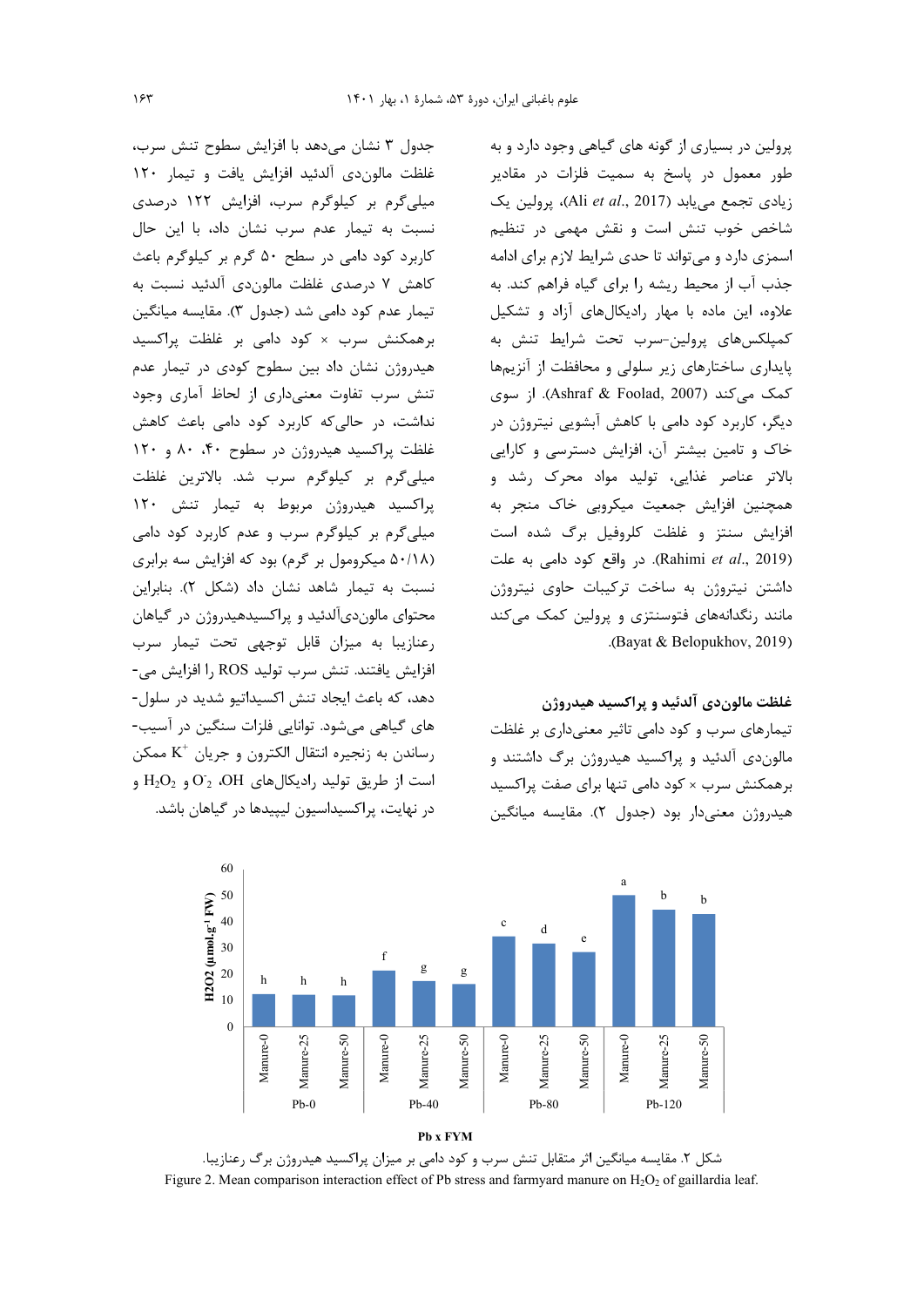وجود بيشترين فعاليت اين آنزيم مربوط به تيمار ٨٠ میلی گرم بر کیلوگرم سرب بود که افزایش ۹۱ درصدی نسبت به تیمار عدم تنش سرب نشان داد. کاربرد ۲۵ و ۵۰ گرم بر کیلوگرم کود دامی نیز به ترتيب باعث افزايش ٧ و ١٢ درصدى فعاليت آنزيم كاتالاز نسبت به تيمار عدم كود دامى شدند (جدول ٣). فعاليت آنزيم پراكسيداز با افزايش تيمار سرب در خاک تا سطح ۸۰ میلی گرم بر کیلوگرم افزایش یافت و بعد در سطح ۱۲۰ میلی گرم بر کیلوگرم سرب کاهش شدیدی نشان داد. بالاترین فعالیت آنزیم پراکسیداز مربوط به سطوح ۲۵ و ۵۰ گرم بر کیلوگرم کود دامی تحت تنش ۸۰ میلی گرم بر کیلوگرم سرب بود که افزایش شش برابری نسبت به تیمار شاهد داشتند. پایینترین فعالیت آنزیم پراکسیداز نیز مربوط به عدم کاربرد کود دامی تحت تنش ۱۲۰ میلی گرم بر کیلوگرم سرب بود که کاهش ۵۹ درصدی نسبت به تيمار شاهد داشت (شكل ٣).

فعاليت أنزيم سوپراكسيدديسموتاز با افزايش تیمارهای سرب سیر صعودی داشت و کاربرد کود دامی در تمام سطوح تنش باعث افزایش فعالیت این آنزیم شد به طوری که سطوح ۲۵ و ۵۰ گرم بر کیلوگرم کود دامی تحت تیمار ۱۲۰ میلیگرم بر كيلوگرم سرب از بالاترين فعاليت آنزيم سويراكسيد دیسموتاز برخوردار بودند و افزایش سه و نیم برابری نسبت به تیمار شاهد داشتند (شکل ۴).

بنابراين افزايش MDA افزايش تنش اكسيداتيو را نشان میدهد و شاید این ممکن است یکی از مکانیسمهای احتمالی باشد که توسط آن سمیت ناشی از تنش سرب می تواند در بافتهای گیاه ظاهر شود، سطح پراکسیداسیون لیپیدها از نظر MDA اندازه گیری می شود (Hu et al., 2012). در حالی که کاربرد کود دامی از طریق تامین عناصر ضروری رشد و بهبود شرایط رشد و تولید پرولین در شرایط تنش در گیاه , عنازیبا باعث کاهش تولید ROSها در گیاه شده است و از این طریق پراکسیداسیون لیپیدهای غشا را كاهش داده است. محتواي مالون دي آلدئيد با كاربرد کودهای آلی در گیاهان گندم تحت تنش کروم کاهش یافت. این اثر ممکن است به دلیل کاهش آسیب غشا توسط جذب رادیکالهای آزاد تحت مواد آلی باشد Kaya et al. به طور مشابه .(Ali et al., 2018) (2018) گزارش کردند که نفوذیذیری غشا تحت کاربرد مواد آلی در شرایط تنش بهبود یافت.

# فعالیت آنزیمهای آنتیاکسیدانی

فعالیت آنزیمهای کاتالاز، پراکسید و سویراکسیددیسموتاز برگ بهطور معنیداری تحت تاثیر تیمارهای سرب و کود دامی قرار گرفتند، همچنین آنزیمهای پراکسیداز و سوپراکسید دیسموتاز تحت تاثیر برهمکنش سرب × کود دامی قرار گرفتند (جدول ۲). با افزایش تیمار تنش سرب، فعاليت آنزيم كاتالاز افزايش يافت، با اين



شکل ۳. مقایسه میانگین اثر متقابل تنش سرب و کود دامی بر میزان فعالیت آنزیم پراکسیداز برگ رعنازیبا. Figure 3. Mean comparison interaction effect of Pb stress and farmyard manure on POX activity of gaillardia leaf.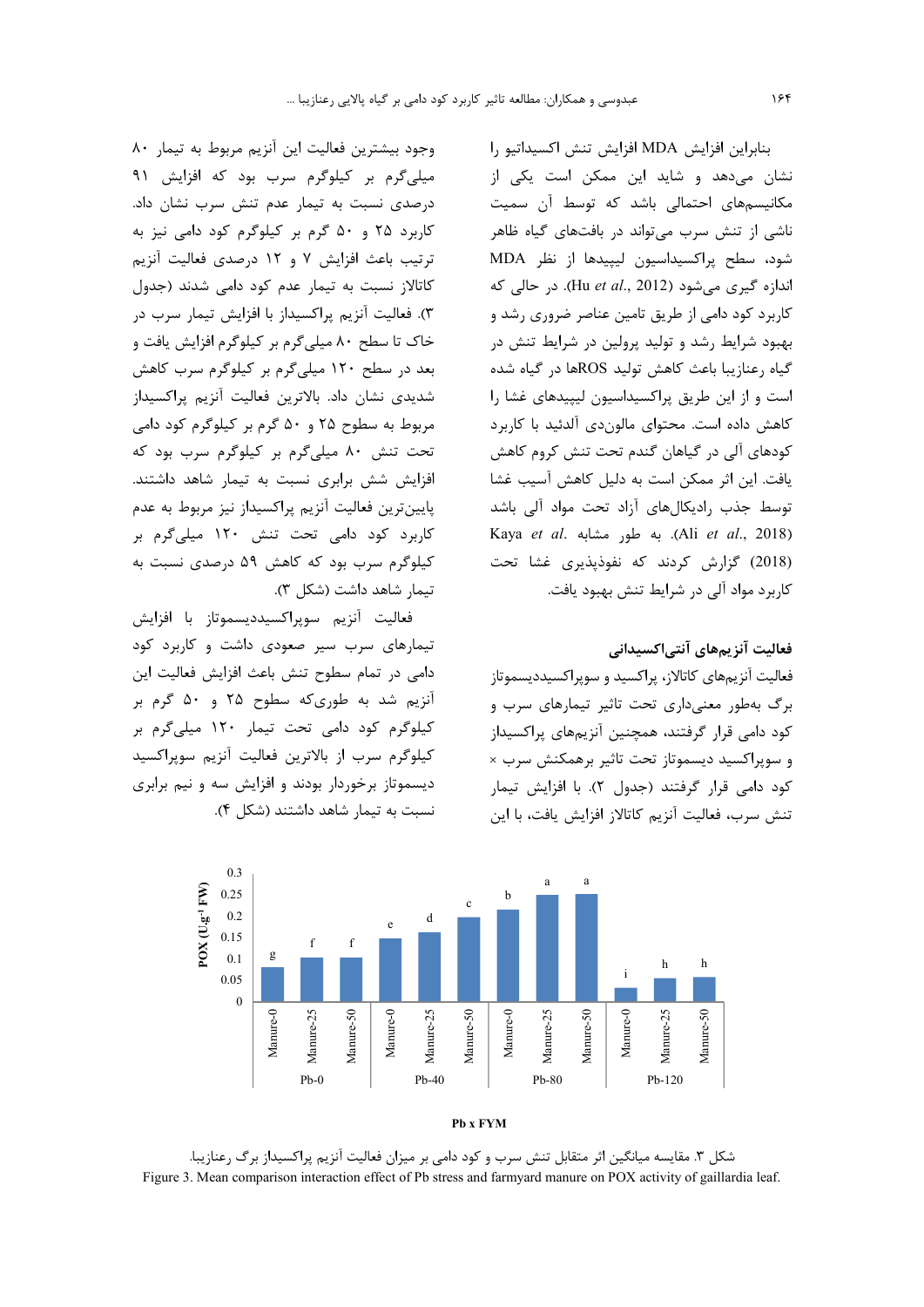مطالعه حاضر نشان مىدهد كه سميت سرب منجر به تحریک برخی از آنزیمهای اصلی سیستم دفاعی آنتی اکسیدانی از جمله کاتالاز، سویراکسید دیسموتاز و پراکسیداز در گیاه رعنازیبا شد. برای مقاومت در برابر آسیب اکسیداتیو، آنزیمهای آنتی اکسیدان و برخی متابولیتها موجود در گیاهان، نقشی حیاتی دارند که منجر به سازگاری و بقای نهایی گیاهان در شرايط تنش مي شود (Malar et al., 2014). اگرچه نتایج متناقضی بر فعالیت آنزیمهای آنتیاکسیدانی تحت تاثیر تنش اکسیداتیو گزارش شده است، که این را می توان به تفاوت بین گونهها، بافتهای گیاهی مورد مطالعه و یا دوره قرار گرفتن در معرض فلز نسبت داد (Zouari et al., 2018). سويراكسيد دیسموتاز اولین خط دفاعی در برابر تنش اکسیداتیو است و یونهای سوپراکسید (O2) مضر تولید شده در سیتوزول و کلروپلاست را کاتالیز میکند و آنها را به و مولکولهای اکسیژن کم خطر تبدیل میکند. H2O2  $(H_2O)$  كاتالاز و يراكسيداز با تبديل  $H_2O_2$  به آب مولکولهای اکسیژن (O2) در سمزدایی بیشتر کمک مي كنند (Usman et al., 2020). هرچند فعاليت آنزيم کاتالاز و پراکسیداز تحت سطح بالای سرب کاهش یافتند. این کاهش می تواند در نتیجه غیر فعالشدن این آنزیمها به دلیل برهمکنش مستقیم آن با یونهای فلز و ROS و همچنین کاهش سنتز پروتئین این آنزیمها نسبت داده شود (Li et al., 2016). علاوه بر این، از آنجایی که کود دامی حاوی عناصر ریزمغذی از جمله آهن است و با دانستن اینکه این آنزیمها به ویژه کاتالاز



#### محتواي سرب

محتوای سرب اندام هوایی، ریشه و خاک بهطور معنیداری تحت تاثیر تیمارهای سرب، کود دامی و برهمکنش سرب × کود دامی قرار گرفتند (جدول ۴). مقایسه میانگین برهمکنش سرب× کود دامی نشان داد با افزایش تیمار سرب، محتوای سرب اندام هوایی، ریشه و خاک افزایش یافت.

با این حال، محتوای سرب اندام هوایی و ریشه تحت کاربرد کود دامی بالاتر بود. تیمار ۵۰ گرم بر کیلوگرم کود دامی تحت ١٢٠ ميلیگرم بر کيلوگرم سرب از بالاترین محتوای سرب اندام هوایی و ریشه به ترتیب با ۰/۷۲ و ۱/۹۶ میلیگرم بر کیلوگرم برخوردار بود  $(\xi |_{\alpha})$ 

این نتایج برای محتوای سرب خاک برعکس بود بهطوری که در تمام سطوح تنش، کاربرد کود دامی باعث کاهش محتوای سرب خاک شد. بیشترین محتوای سرب خاک مربوط به عدم کاربرد کود دامی تحت تنش ١٢٠ ميلي گرم بر كيلوگرم سرب با ١٠۶/٩٨ ميلي گرم بر كيلوگرم بود (جدول ۵). نتايج ما به خوبی نشان داد که با افزایش غلظت سرب اعمال شده در سیستم خاک، جذب سرب افزایش می یابد. تجمع سرب در قسمتهای مختلف گیاه با غلظت سرب در محيط , شد ا, تباط دا, د (Hu et al., 2019).



شکل ۴. مقایسه میانگین اثر متقابل تنش سرب و کود دامی بر میزان فعالیت آنزیم سوپراکسید دیسموتاز برگ رعنازیبا. Figure 4. Mean comparison interaction effect of Pb stress and farmyard manure on SOD activity of gaillardia leaf.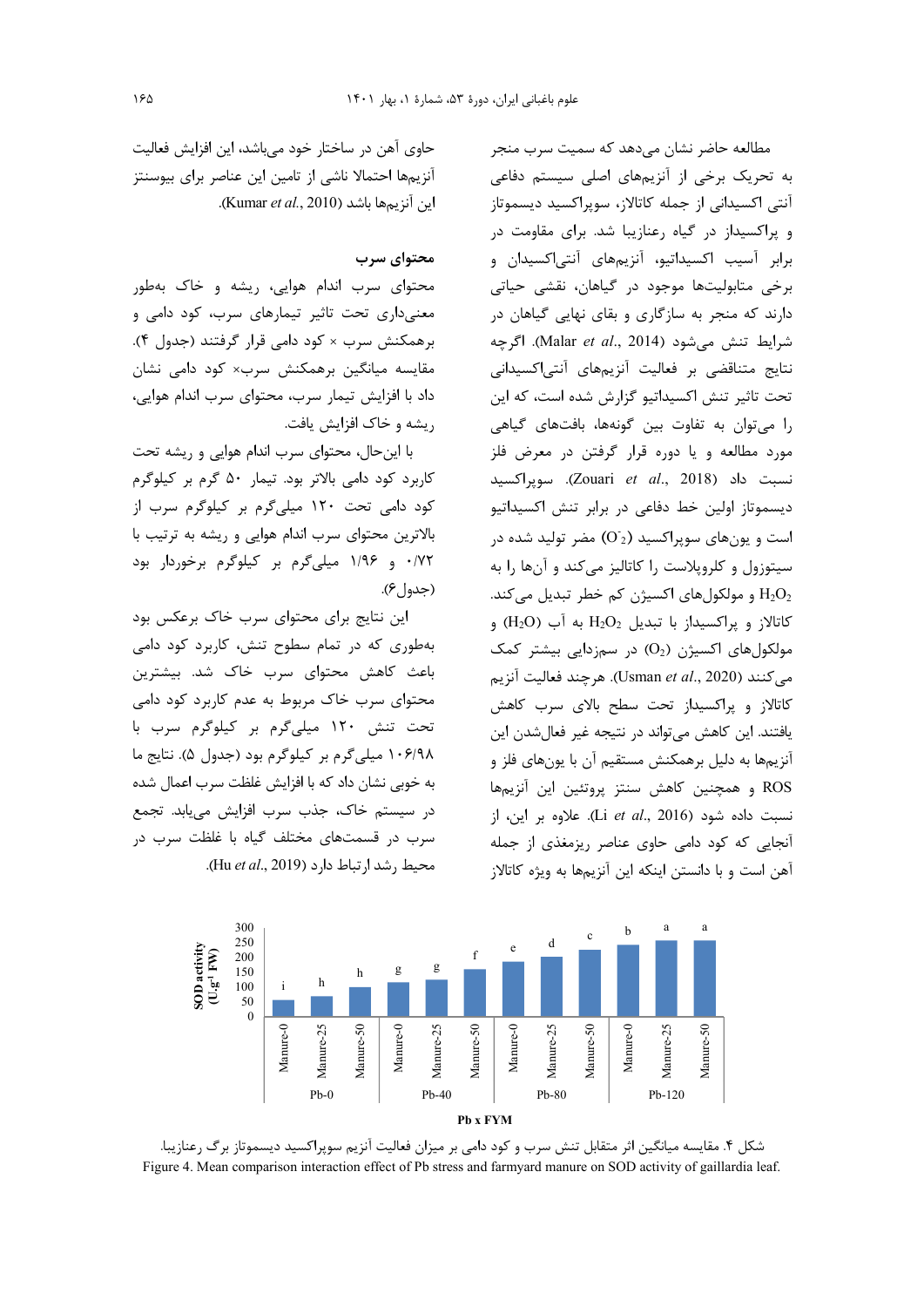جدول ۴. نتایج تجزیه واریانس اثر تنش سرب و کود دامی بر محتوای سرب اندام هوایی، ریشه و خاک، ماده خشک اندام هوایی و

Table 4. Results of variance analysis effect of lead stress (Pb) and farmyard manure (FYM) on Pb content in shoot, root and soil, shoot and root dry matter of gaillardia during 2019 and 2020.

| Source of variation      | df |                      |                     | Mean of squares    |                    |                    |
|--------------------------|----|----------------------|---------------------|--------------------|--------------------|--------------------|
|                          |    | Pb shoot             | Pb root             | Pb soil            | Shoot dry matter   | Root dty matter    |
| Year $(Y)$               |    | 0.0001 <sup>ns</sup> | 0.013 <sup>ns</sup> | 0.37 <sup>ns</sup> | $0.059^{ns}$       | $0.46^{ns}$        |
| Y(R)                     |    | 0.0003               | 0.001               | 2.30               | 0.041              | 0.63               |
| Pb                       |    | $0.868***$           | $8.42***$           | 233.68***          | $285.69***$        | $154.63***$        |
| $Y \times Ph$            |    | 0.0002 <sup>ns</sup> | $0.016^{ns}$        | $1.35^{ns}$        | 0.02 <sup>ns</sup> | 1.02 <sup>ns</sup> |
| M                        |    | $0.059***$           | $0.233***$          | 67.88***           | $64.64$ **         | $4.22$ **          |
| $Y \times M$             |    | 0.0001 <sup>ns</sup> | $0.017^{ns}$        | $1.47^{ns}$        | $0.02^{ns}$        | 0.68 <sup>ns</sup> |
| $Pb \times M$            | 6  | $0.009**$            | $0.053***$          | $15.60**$          | $2.70^{**}$        | $2.86$ **          |
| $Y \times Pb \times FYM$ | 6  | 0.0002 <sup>ns</sup> | 0.009 <sup>ns</sup> | $5.39^{ns}$        | 0.02 <sup>ns</sup> | 0.53 <sup>ns</sup> |
| Error                    | 66 | 0.002                | 0.006               | 3.05               | 0.15               | 0.31               |
| C.V(%)                   |    | 12.36                | 6.13                | 3.55               | 4.33               | 8.87               |

as \* ، \*\* و \*\*\* به ترتیب نبود تفاوت معنیدار و تفاوت معنیدار در سطح احتمال پنج، یک و یک دهم درصد.

ns, \*, \*\*\*; \*\*\*; Non-significantly difference and significantly difference at 5, 1 and 0.001% of probability levle, respectively.

Table 5. Mean comparison interaction effect of Pb stress and farmyard manure on Pb content in shoot, root and soil, shoot and root dry matter of gaillardia during 2019 and 2020.

| Pb levels        | Farmyard manure (g) | Pb shoot           | Pb root            | Pb soil              | Shoot dry matter    | Root dry matter   |  |
|------------------|---------------------|--------------------|--------------------|----------------------|---------------------|-------------------|--|
| $(mg kg^{-1})$   | $kg^{-1}$           |                    | $(mg kg^{-1}DW)$   |                      | (g)                 |                   |  |
|                  | $0$ (control)       | $BD^*$             | BD                 | <b>BD</b>            | $12.29^{\circ}$     | $7.64^{\circ}$    |  |
| $\boldsymbol{0}$ | 25                  | <b>BD</b>          | <b>BD</b>          | <b>BD</b>            | $14.84^{b}$         | $10.29^{ab}$      |  |
|                  | 50                  | <b>BD</b>          | <b>BD</b>          | BD                   | $15.36^{\circ}$     | $11.65^{\circ}$   |  |
|                  | $\boldsymbol{0}$    | 0.36 <sup>g</sup>  | $1.33^{f}$         | 31.08 <sup>t</sup>   | $8.78^{f}$          | $6.12^{d}$        |  |
| 40               | 25                  | 0.45 <sup>ef</sup> | $1.60^{\rm de}$    | 30.49 <sup>f</sup>   | $13.15^{\rm d}$     | $8.20^\circ$      |  |
|                  | 50                  | 0.49 <sup>de</sup> | $1.57^{f}$         | $29.05^{\rm g}$      | $13.80^\circ$       | $9.59^{b}$        |  |
|                  | $\mathbf{0}$        | 0.43 <sup>f</sup>  | 1.47 <sup>e</sup>  | $67.78$ <sup>d</sup> | $3.19^{i}$          | $4.45^{\circ}$    |  |
| 80               | 25                  | 0.53 <sup>cd</sup> | 1.77 <sup>b</sup>  | $63.09^{\circ}$      | 7.46 <sup>g</sup>   | $5.55^{d}$        |  |
|                  | 50                  | 0.60 <sup>b</sup>  | $1.76^{bc}$        | $62.03^{\circ}$      | $7.87$ <sup>g</sup> | 5.87 <sup>d</sup> |  |
|                  | $\theta$            | 0.53 <sup>cd</sup> | $1.63^{\text{cd}}$ | $106.98^{\text{a}}$  | 2.60 <sup>j</sup>   | 1.06 <sup>g</sup> |  |
| 120              | 25                  | $0.56^{bc}$        | $1.88^{ab}$        | $101.25^{\circ}$     | 4.36 <sup>h</sup>   | 1.68 <sup>g</sup> |  |
|                  | 50                  | $0.72^{\rm a}$     | $1.96^{\circ}$     | $98.63^{bc}$         | 4.32 <sup>h</sup>   | $2.84^t$          |  |

در هر ستون میانگینهایی با حداقل یک حرف مشترک، در سطح احتمال پنج درصد تفاوت معنیداری ندارند.

\* قابل اندازهگیری به وسیله دستگاه جذب اتمی نبود.

In each column means followed by at least a common letter, are not significantly different at 5% probability level.<br>\* It could not be measured by an atomic absorption spectrometer.

# جدول ۶. مقایسه میانگین برهمکنش اثرات تنش سرب و کود دامی بر محتوای سرب اندام هوایی، ریشه و خاک، ماده خشک اندام

## هوایی و ریشه رعنازیبا در سالهای ۱۳۹۸ و ۱۳۹۹.

Table 6. Mean comparison interaction effect of lead stress (Pb) and farmyard manure (FYM) on Pb content in shoot, root and soil, shoot and root dry matter of gaillardia during 2019 and 2020.

| Pb levels      | Farmyard manure  | Pb shoot             | Pb root            |                      | Pb soil | Shoot dry matter    | Root dry matter   |
|----------------|------------------|----------------------|--------------------|----------------------|---------|---------------------|-------------------|
| $(mg kg^{-1})$ | $(g \, kg^{-1})$ |                      | $(mg kg^{-1}DW)$   |                      |         | (g)                 |                   |
|                | $0$ (control)    | $BD^*$               | BD                 | BD                   |         | 12.29 <sup>e</sup>  | $7.64^{\circ}$    |
| $\mathbf{0}$   | 25               | <b>BD</b>            | <b>BD</b>          | <b>BD</b>            |         | $14.84^{b}$         | $10.29^{ab}$      |
|                | 50               | <b>BD</b>            | <b>BD</b>          | <b>BD</b>            |         | $15.36^{\circ}$     | $11.65^{\circ}$   |
|                | $\Omega$         | 0.36 <sup>g</sup>    | 1.33 <sup>f</sup>  | 31.08 <sup>f</sup>   |         | $8.78^{f}$          | $6.12^{d}$        |
| 40             | 25               | 0.45 <sup>ef</sup>   | 1.60 <sup>de</sup> | 30.49 <sup>f</sup>   |         | $13.15^d$           | 8.20 <sup>c</sup> |
|                | 50               | $0.49$ <sup>de</sup> | $1.57^{f}$         | $29.05^{\rm g}$      |         | $13.80^\circ$       | 9.59 <sup>b</sup> |
|                | $\theta$         | 0.43 <sup>f</sup>    | 1.47 <sup>e</sup>  | $67.78$ <sup>d</sup> |         | $3.19^{i}$          | $4.45^{\circ}$    |
| 80             | 25               | 0.53 <sup>cd</sup>   | $1.77^{\rm b}$     | 63.09 <sup>e</sup>   |         | 7.46 <sup>g</sup>   | $5.55^{\rm d}$    |
|                | 50               | 0.60 <sup>b</sup>    | $1.76^{bc}$        | $62.03^{\circ}$      |         | $7.87$ <sup>g</sup> | 5.87 <sup>d</sup> |
|                | 0                | 0.53 <sup>cd</sup>   | 1.63 <sup>cd</sup> | $106.98^{\text{a}}$  |         | $2.60^{\circ}$      | 1.06 <sup>g</sup> |
| 120            | 25               | $0.56^{bc}$          | $1.88^{ab}$        | 101.25               |         | 4.36 <sup>h</sup>   | 1.68 <sup>g</sup> |
|                | 50               | $0.72^{\rm a}$       | $1.96^{\circ}$     | $98.63^{bc}$         |         | 4.32 <sup>h</sup>   | 2.84 <sup>f</sup> |

در هر ستون میانگینهایی با حداقل یک حرف مشترک، در سطح احتمال پنج درصد تفاوت معنیداری ندارند.

\* قابل اندازهگیری به وسیله دستگاه جذب اتمی نبود.

In each column means followed by at least a common letter, are not significantly difference at 5% probability level. \* It could not be measured by an atomic absorption spectrometer.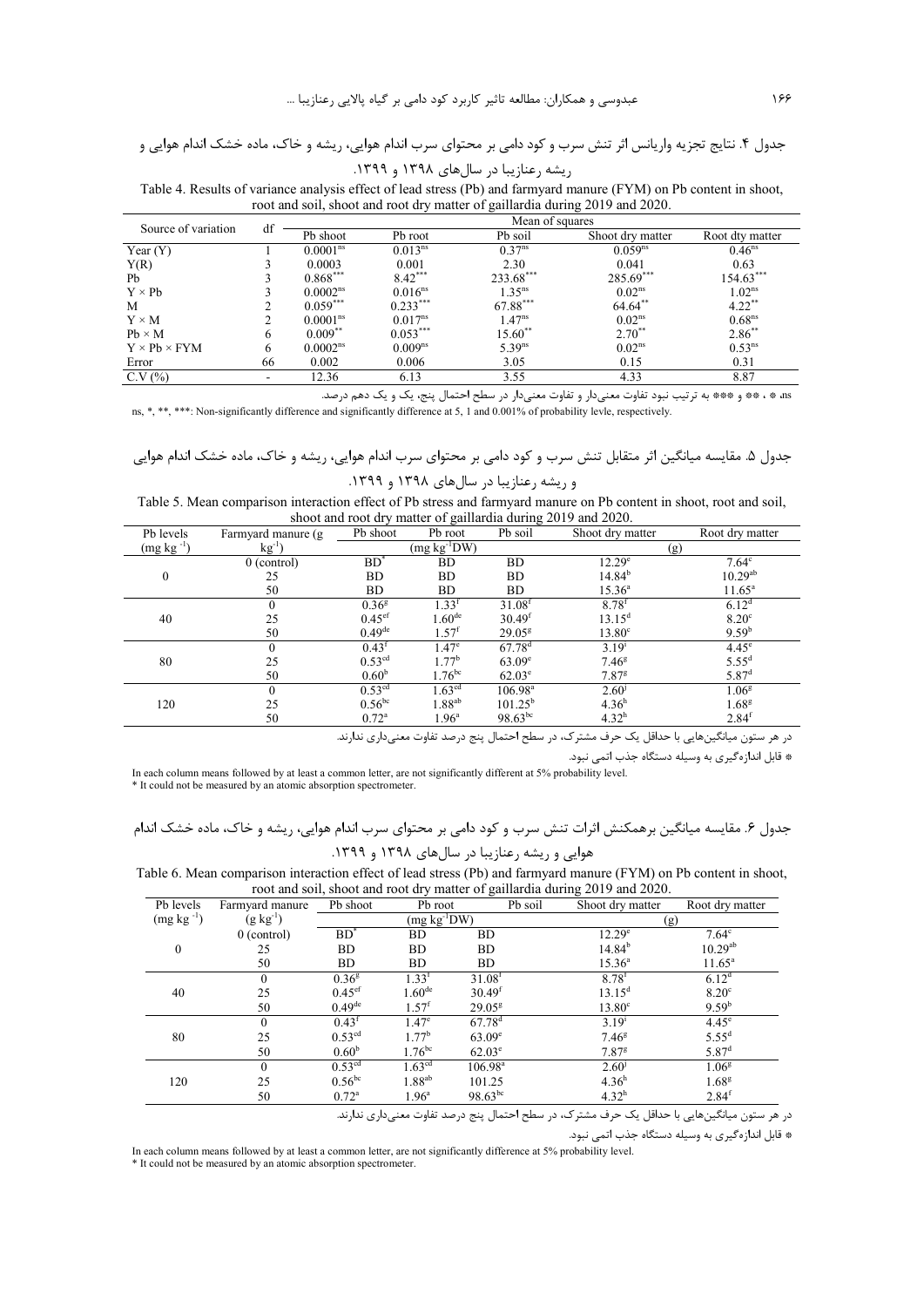تمام سطوح تنش سرب شد. بالاترين وزن خشک اندام هوایی و ریشه بوته رعنازیبا به ترتیب با ۱۵/۳۶ و ۱۱/۶۵ گرم مربوط به کاربرد ۵۰ گرم بر کیلوگرم کود دامی تحت تیمار عدم تنش سرب بود (جدول ۶). در سطح تنش ١٢٠ ميلي گرم بر كيلوگرم سرب، وزن خشک اندام هوایی و ریشه تحت عدم کاربرد کود دامی به ترتیب ۲/۶۰ و ۱/۰۶ گرم بودند، در حالی که تحت کاربرد ۵۰ گرم بر کیلوگرم کود دامی به ترتیب ۴/۳۲ و ۲/۸۴ گرم بودند (جدول ۵). سرب یکی از سمی ترین عناصری است که اثرات از بین برندهای روی گیاهان دارد (Kul et al., 2019). در این مطالعه مشخص شد که تیمارهای سرب با کاهش رنگدانههای فتوسنتزی باعث کاهش رشد و در نهایت کاهش زیست توده گیاه شد (جدولهای ۳ و ۶). در واقع، فلزات سنگین با برهم زدن متابولیسم گیاه باعث آسیب اکسیداتیو می شوند (Kul et al., 2019). به طور مشابه، كاهش رشد ناشى از كاربرد فلزات سنگين با بر همزدن تعادل فرآيندهاى متابولیکی مانند فتوسنتز، انتقال مواد فتوسنتزی و مواد مغذی توضیح داده شده است (Iqbal *et al.*, 2010). در این راستا، Marshner (2012) نشان داده است که كادميوم مىتواند بر انبساط ديواره سلولى و تقسيم سلول تأثیر بگذارد و در نتیجه رشد را کاهش دهد. تحت تنش سرب، گیاهان حداقل محتوای مواد مغذی ضروری را دارند. این ممکن است به دلیل آسیب فیزیکی ریشه باشد که قادر به جذب بسیاری از یونها نیستند ( Lamhamdi et al., 2013). با این حال، استفاده از کود دامی باعث بهبود جذب عناصر كلان و ريز در گياهان تحت تنش و بدون تنش می شود (Alamri et al., 2018). این مواد مغذی ضروری، عناصر اساسی و اصلی رشد دهنده هستند که با بهبود مکانیسمهای فیزیولوژی و مولکولی گیاهان، اثر نامطلوب تنشءای مختلف محیطی را کاهش می دهند (Arshad *et al.,* 2016).

### نتیجەگیری کلی

براساس نتايج حاصل از اين مطالعه مشخص شد كه بين غلظت سرب در خاک و محتوای سرب در گیاه ارتباط نزدیکی وجود داشته و افزایش غلظت سرب در خاک منجر به افزایش غلظت سرب گیاه شده است. افزایش

غلظت سرب در ریشه در مقایسه با قسمتهای هوایی گیاه به طور قابل توجهی بالاتر است. نتایج مشابهی توسط بسیاری از محققان گزارش شده است Mallhi et al., 2019; Zouari et al., 2018; Hu et ) al., 2019). این ممکن است به دلیل توانایی سرب در تشکیل پیوند با پلیساکاریدهایی مانند قند و سایر ماکرومولکولها در ریشه باشد. این فرضیه ممکن است وجود داشته باشد که ریشهها می توانند با جلوگیری از تجمع بیش از حد و سمی سرب در شاخهها، نقش مهمی در فعالیت بازدارندگی فلزات داشته باشند (Chaab et al., 2016). به علاوه، كاربرد كود دامى با کاهش pH خاک و افزایش لیگاندهای آلی سبب افزایش جذب سرب توسط ریشه گیاه و انتقال آن به Kabata Pendias & ) بخشهای هوایی گیاه می شود ( Kabata Pendias & Pendias, 2001). همچنین Pendias, 2007) در مطالعه خود نشان دادند که ترکیبات آلی مانند کمپوست و یا کود گاوی به طور طبیعی حاوی مقدار قابل توجهای از عناصر کم مصرف هستند که به علت وجود مواد آلی زیاد و متابولیتهای میکروبی به صورت كلاتهاى آلى در آمدهاند و باعث افزايش حلاليت فلزات در مجاورت ریشهها شده و قابلیت جذب و دسترسی توسط گیاهان را افزایش میدهند. در این مطالعه همچنین استفاده از کود دامی باعث افزایش جذب سرب در ریشه و شاخههای رعنازیبا شد. در واقع کاربرد کود دامی هم جذب و هم جابجایی سرب را در گیاهان افزایش میدهد. در مطالعه Baghaie et .al (2011)، به نقش كاربرد كودهاى آلى در كاهش قابلیت دسترسی فلزات سنگین در خاک پرداختند و نشان دادند کاربرد کود گاوی در خاک آلوده به سرب باعث كاهش مقدار سرب در خاك شد.

# وزن خشک اندام هوایی و ریشه رعنازیبا

نتايج تجزيه واريانس نشان داد وزن خشک اندام هوايي و ریشه گیاه رعنازیبا به طور معنیداری تحت تاثیر تیمارهای سرب، کود دامی و برهمکنش سرب × کود دامی قرار گرفتند (جدول ۴). افزایش تیمارهای تنش باعث کاهش وزن خشک اندام هوایی و ریشه شد، در حالی که کاربرد کود دامی باعث افزایش این صفات در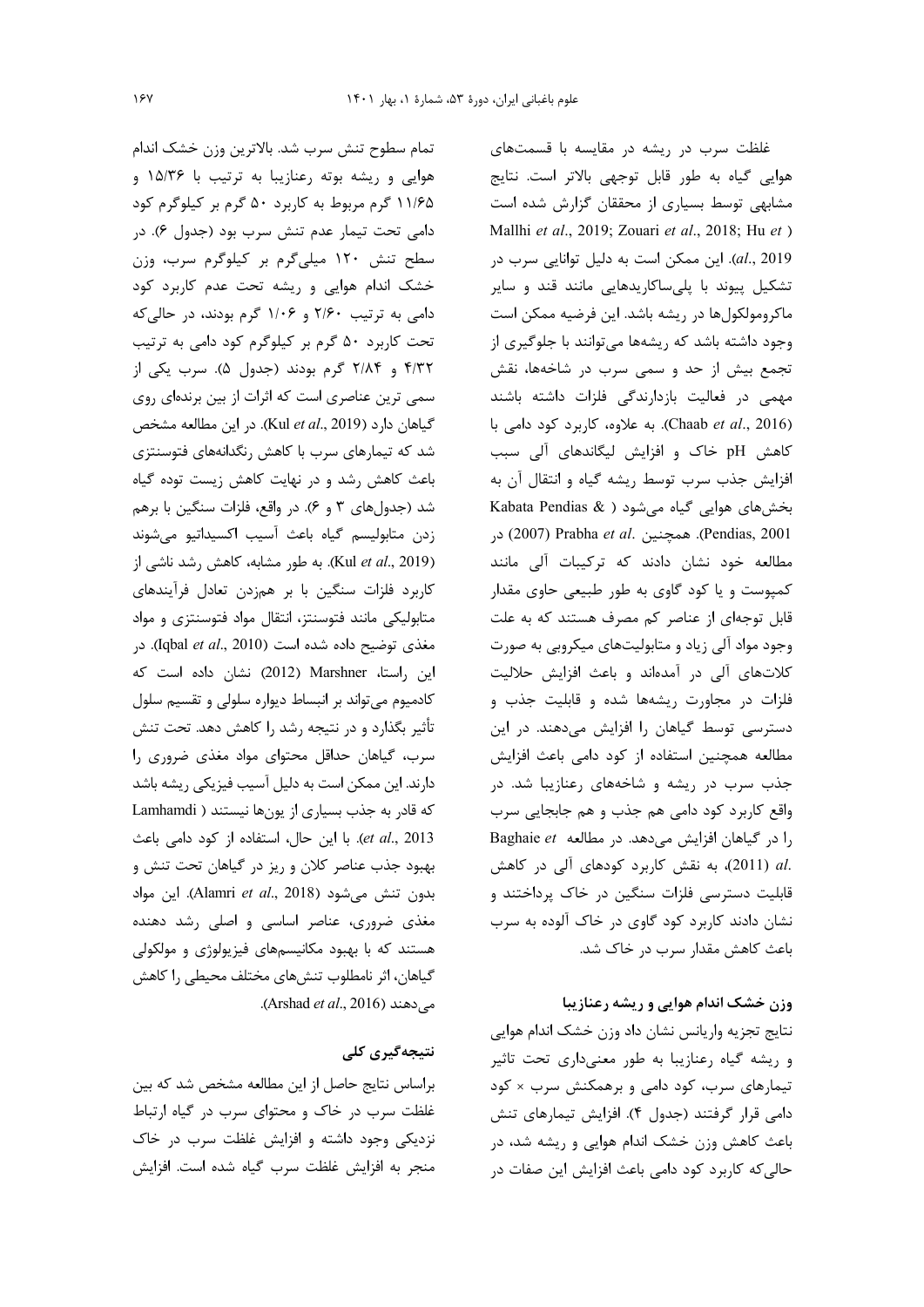| محتوای سرب منجر به تغییراتی در پارمترهای           |
|----------------------------------------------------|
| فیزیولوژیکی و بیوشیمیایی گیاه شده که از آن جمله    |
| مي توان به افزايش پراکسيد هيدروژن و تخريب ليپيدهاي |
| غشا اشاره نمود که اثر منفی بر محتوای کلروفیل برگ   |
| داشته و در نتیجه کاهش رشد و زیست توده گیاه را در   |
|                                                    |

#### **REFERNCES**

- 1. Aebi, H. (1984). Catalase in vitro. *Methods of enzymology,* 105, 121-126.
- 2. Alamri, A. A., Siddiqui, M. H., Al-Khaishany, M. Y. Y., Khan, M. N., Ali, H. M., Alaraidh, I, A., Alsahli, A. A., Al-Rabiah, H., & Mateen, M. (2018). Ascorbic acid improves the tolerance of wheat plants to lead toxicity. *Journal of Plant Interactions*, 13(1), 409-419.
- 3. Ali, R. M., Mahmoud, M. H., Abbas, H. M., & Fakhr, M. (2017). Physiological studies on the interactive effects of lead and antioxidants on *Carum carvi* plant. *Egyptian Journal of Botany*, 57(2), 317-333.
- 4. Ali, S., Muhammad, R., Abdul, W., Muhammad, B. H., Afzal, H., Shiliang, L., Abdulaziz, A. A., Abeer, H., & Abd-Allah Elsayed, F. (2018). Fulvic acid prevents chromium-induced morphological, photosynthetic, and oxidative alterations in wheat irrigated with tannery waste water. *Journal of Plant Growth Regulation*, 37(4), 1357-1367.
- 5. Arnon, I. (1996). *Crop production in dry regions*. Leonard Hill, London 650 pp.
- 6. Arshad, M., Ali, S., Noman, A., Ali, Q., Rizwan, M., Farid, M., & Irshad, M. K. (2016). Phosphorus amendment decreased cadmium (Cd) uptake and ameliorates chlorophyll contents, gas exchange attributes, antioxidants, and mineral nutrients in wheat (*Triticum aestivum* L.) under Cd stress. *Archives of Agronomy and Soil Science*, 62, 533-546.
- 7. Ashraf, M., & Foolad, M. R. (2007) Roles of glycine betaine and proline in improving plant abiotic stress resistance. *Environmental and Experimental Botany*, 59, 206-216.
- 8. Baghaie, A., Khoshgoftarmanesh, A. H., Afyuni, M., & Schulin, R. (2011). The role of organic and inorganic fractions of cow manure and biosolids on lead sorption. *Soil Science and Plant Nutrition*, 57, 11-18.
- 9. Bankaji, I., Caçador, I., & Sleimi, I. (2015). Physiological and biochemical responses of *Suaeda fruticosa* to cadmium and copper stresses: growth, nutrient uptake, antioxidant enzymes, phytochelatin, and glutathione levels. *Environmental Science and Pollution Research*, 22, 13058-13069.
- 10. Bates, L. S., Waldren, R. P., & Teare, I. D. (1973). Rapid determination of free proline for water stress studies. *Plant Soil*, 39(1), 205-207.
- 11. Bayat, H., & Belopukhov, S. (2019). The Effect of humic acid, plant growth promoting rhizobacteria and seaweed on essential oil, growth parameters and chlorophyll content in basil (*Ocimum basilicum* L.). *Agricultural Research and Technology*,19(4), 192-197.
- 12. Bhaduri, A. M., & Fulekar, M. (2012). Antioxidant enzyme responses of plants to heavy metal stress. *Reviews in Environmental Science and Biotechnology*, 11, 55-69.
- 13. Blaise, D., Singh, J. V., Bonde, A. N., Tekale, K. U., & Mayee, C. D. (2005). Effects of farmyard manure and fertilizers on yield, fiber quality and nutrient balance of rain fed cotton (*Gossypium hirsutum*). *Bioresource Technology*, 96, 345-349.
- 14. Chaab, A., Moezzi, A., Sayyad, G., & Chorom, M. (2016). Alleviation of cadmium toxicity to maize by the application of humic acid and compost. *Life Science Journal*, 13(12), 56-63.
- 15. Dugar, D., & Bafna, A. (2013). Effect of lead stress on chlorophyll content, malondialdehyde and peroxidase activity in seedlings of mung bean (*Vigna radiata*). *International Journal of Research in Chemistry and Environment*, 3(3), 20-25.
- 16. Gadagi, R. S., Krishnaraj, P.U., Kulkarni, J. H., & Sa, T. (2004). The effect of combined *Azospirillum* inoculation and nitrogen fertilizer on plant growth promotion and yield response of the blanket flower *Gaillardia pulchella*. *Scientia Horticulturae*, 100, 323-332.
- 17. Ghaffari, H., Tadayon, M. R., Nadeem, M., Cheema, M., & Razmjoo, J. (2019). Proline mediated changes in antioxidant enzymatic activities and physiology of sugar beet under drought stress. *Acta Physiologiae Plantarum*, 41(2), 23.
- 18. Gross, J. (1991). Pigments in vegetables: chlorophylls and carotenoids. Van Nostrand Reinhold. USA.
- 19. Hadi, F. (2015). A mini review on lead (Pb) toxicity in plants. *Journal of Biology and Life Science*, 6, 91-101.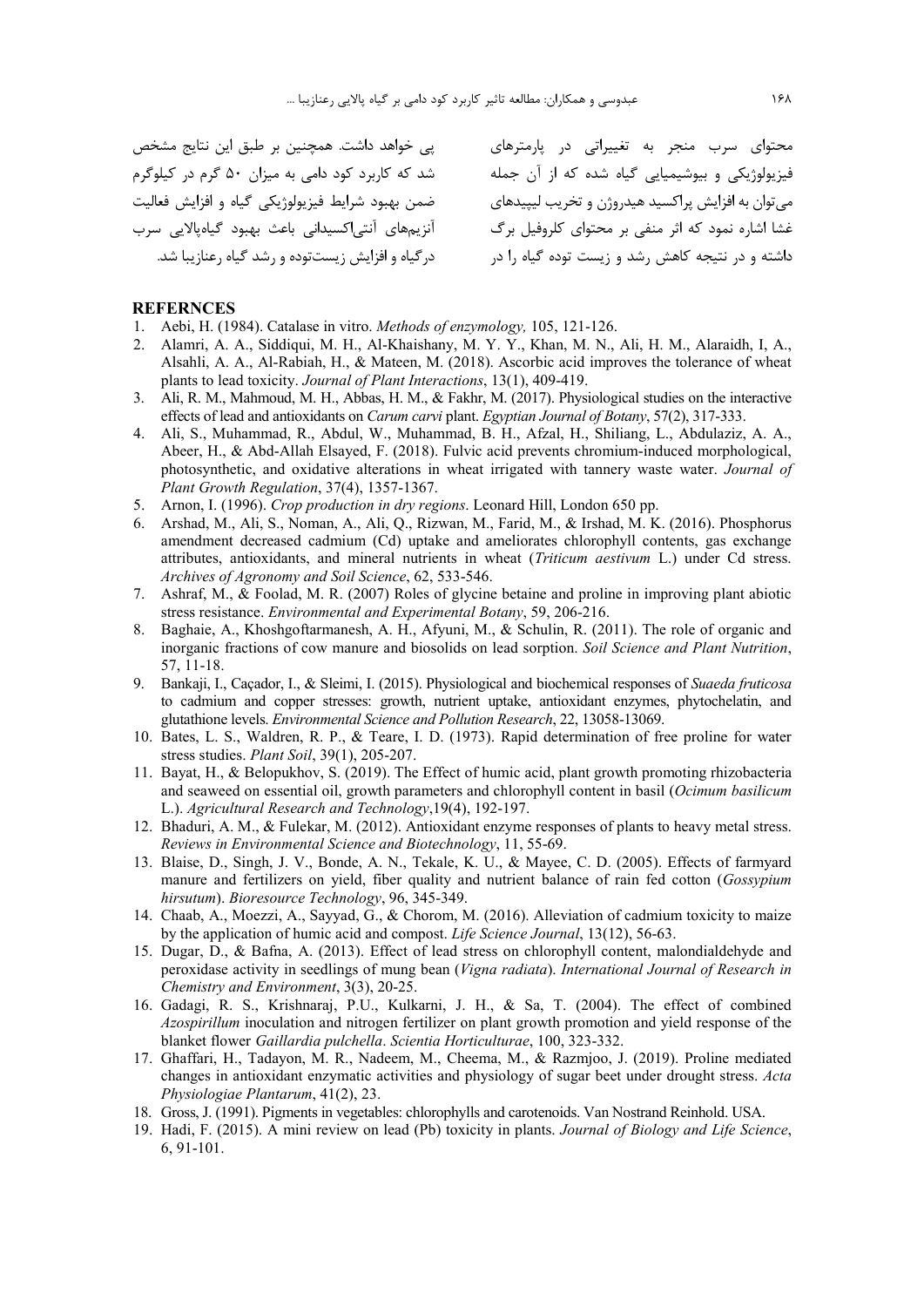- 20. Herzog, V., & Fahimi, H. (1973). Determination of the activity of peroxidase. *Analytical Biochemistry*, 55, 554-562.
- 21. Hu, R., Sunc, K., Suc, X., Pana, Y., Zhanga, Y., & Wanga, X. (2012). Physiological responses and tolerance mechanisms to Pb in two xerophils: *Salsola passerina* Bunge and *Chenopodium album* L. *Journal of Hazardous Materials*, 205-206, 131-138.
- 22. Hu, Z. H., Zhuo, F., Jing, S. H. Li, X., Yan, T. X., Lei, L. L., Lu, R. R., Zhang, X. F., & Jing, Y. X. (2019). Combined application of *Arbuscular mycorrhizal* fungi and steel slag improves plant growth and reduces Cd, Pb accumulation in *Zea mays*. *International Journal of Phytoremediation*, 21, 1-9.
- 23. Iqbal, N., Masood, A., Nazar, R., Syeed, S., & Khan, N. A. (2010). Photosynthesis, growth and antioxidant metabolism in mustard (*Brassica juncea* L.) cultivars differing in Cd tolerance. *Agricultural Sciences in China*, 9, 519-527.
- 24. Kabata Pendias, A., & Pendias, H. (2001). *Trace element in soils and plants*. 3rd ed., CRC Press, New York, USA.
- 25. Kaya, C., Akram, N. A., Ashraf, M., & Sonmez, O. (2018). Exogenous application of humic acid mitigates salinity stress in maize (*Zea mays* L.) plants by improving some key physico-biochemical attributes. *Cereal Research Communications*, 46(1), 67-78.
- 26. Kul, R., Ekinci, M., & Yildirim, E. (2019). Effects of lead stress on growth and some physiological characteristics of bean. *Global Journal of Botanical Science*, 7, 15-19.
- 27. Kumar, P., Tewari, R. K., & Sharma, P. N. (2010). Sodium nitroprusside-mediated alleviation of iron deficiency and modulation of antioxidant responses in maize plants. *AoB Plants*, 2, 1-12.
- 28. Lamhamdi, M., El Galiou, O., Bakrim, A., Nóvoa-Muñoz, J. C., AriasEstévez, M., Aarab, A., & Lafont, R. (2013). Effect of lead stress on mineral content and growth of wheat (*Triticum aestivum*) and spinach (*Spinacia oleracea*) seedlings. *Saudi Journal of Biological Sciences*, 20, 29-36.
- 29. Li, Y., Zhou, C., Huang, M., Luo, J., Hou, X., Wu, P., & Ma, X. (2016). Lead tolerance mechanism in Conyza canadensis: subcellular distribution, ultrastructure, antioxidative defense system, and phytochelatins. *Journal of Plant Research*, 129, 251-262.
- 30. Lindsay, W. L., & Norvell, W. A. (1978). Development of a DTPA soil test for zinc, iron, manganese, and copper. *Soil Science Society of America Journal*, 42, 421-428.
- 31. Madhava, K. V., & Sresty, T. V. S. (2000). Antioxidative parameters in the seedlings of pigeonpea (*Cajanus cajan* L. Millspaugh) in response to Zn and Ni stresses. *Plant Science*, 157, 113-128.
- 32. Malar, S., Vikram, S. S., Favas, P., & Perumal, V. (2014). Lead heavy metal toxicity induced changes on growth and antioxidative enzymes level in water hyacinths [*Eichhornia crassipes* (Mart.)]. *Botanical Studies*, 55, 54.
- 33. Mallhi, Z. I., Rizwan, M., Mansha, A., Ali, Q., Asim, S., Ali, S., Hussain, A., Alrokayan, S. H., Khan, H. A., Alam, P., & Ahmad, P. (2019). Citric acid enhances plant growth, photosynthesis, and phytoextraction of lead by alleviating the oxidative stress in castor beans. *Plants*, 8, 525.
- 34. Marshner, P. (2012). *Marschner's mineral nutrition of higher plants*. (3rd Ed) Academic Press, London.
- 35. Minami, M., & Yoshikawa, H. (1979). A simplified assay method of superoxide dismutase activity for clinical use. *Clinical Chimistry Acta* 92, 337-342.
- 36. Mojdehi, F., Taghizadeh, M., Baghaie, A. H., Changizi, M., & Khaghani, S. (2020). Organic amendment can decrease plant abiotic stress in a soil Co‑contaminated with lead and cadmium under ornamental Sunflower cultivation. *International Archives of Health Sciences*, 7, 89-95.
- 37. Nakano, Y., & Asada, K. (1981). Hydrogen peroxide is scavenged by ascorbate-specific peroxidase in spinach chloroplasts. *Plant and Cell Physiology*, 22, 867–880.
- 38. Nasim, S.A., &Dhir, B. (2010). Heavy metals alter the potency of Medicinal Plants. *Reviews of Environmental Contamination and Toxicology*, 203, 139-149.
- 39. Nowkandeh, S. M., Noroozi, A. A., & Homaee, M. (2018). Estimating soil organic matter content from hyperion reflectance images using PLSR, PCR, MinR and SWR models in semi-arid regions of Iran. *Environmental Development*, 25, 23-32.
- 40. Pizzeghello, D., Francioso, O., Ertani, A., Muscolo, A., & Nardi, S. (2013). Isopentenyl adenosine and cytokinin-like activity of different humic substances. *Journal of Geochemical Exploration*, 129, 70-75.
- 41. Prabha, M. L., Jayraaj, I. A., Jayraaj, R., & Rao, D. S. (2007). Effect of vermicompost on growth parameters of selected vegetable and medicinal plants. *Asian Journal of Microbiology, Biotechnology and Environmental Sciences*, 9, 321-326.
- 42. Rahimi, A., Moghaddam, S. S., Ghiyasi, M., Heydarzadeh, S., Ghazizadeh, K., & Popović-Djordjević, J. (2019). The influence of chemical, organic and biological fertilizers on agrobiological and antioxidant properties of Syrian cephalaria (*Cephalaria syriaca* L.). *Agriculture*, 9(6), 122-135.
- 43. Riaz, A., Younis, A., Hameed, M., & Kiran, S. (2010). Morphological and biochemical responses of turf grasses to water deficit conditions. *Pakistan Journal of Botany*, 42(5), 3441-3448.